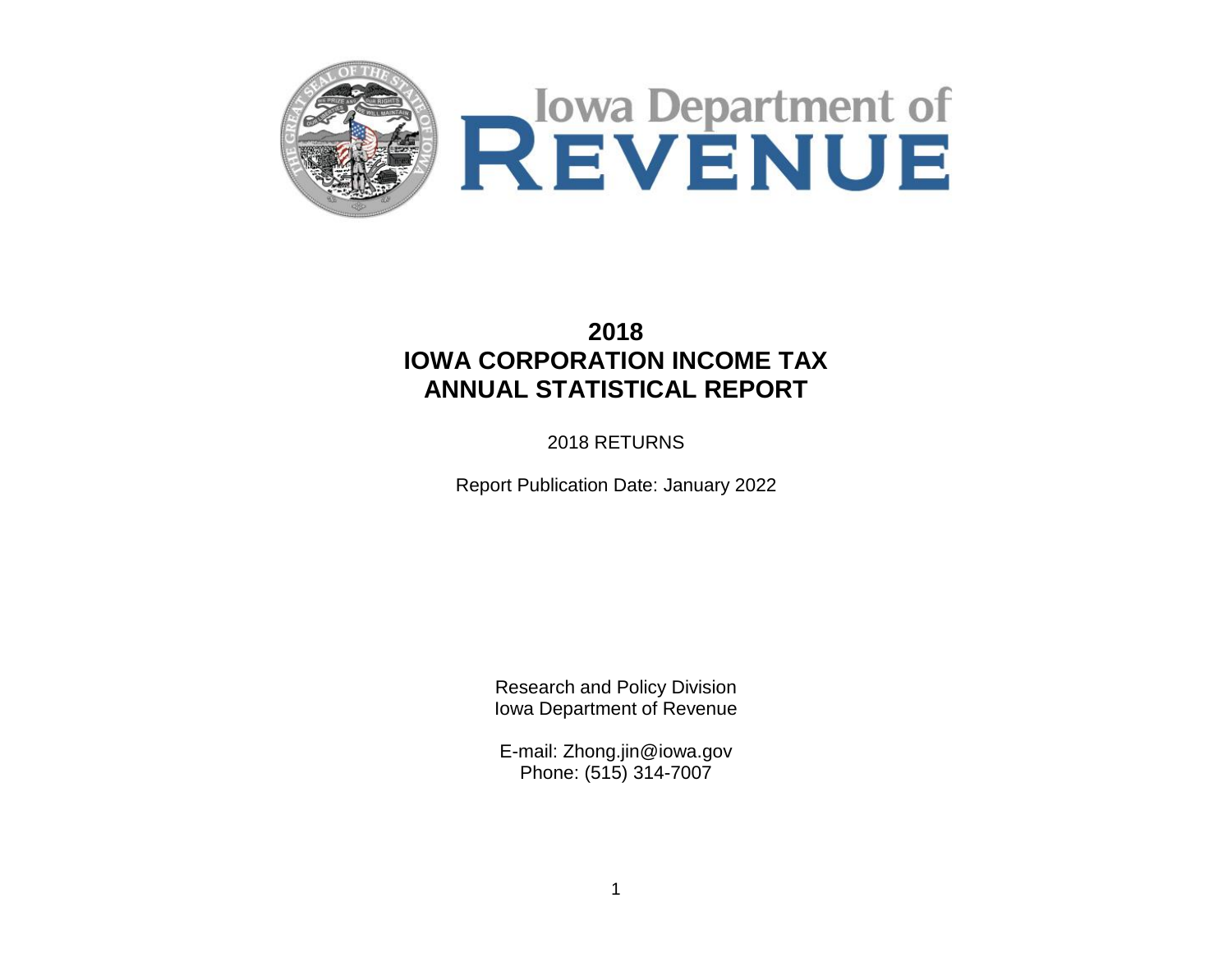# **Contents**

<span id="page-1-0"></span>

| Figure 4. Tax Year 2018 Iowa Corporation Income Tax Average Effective Rates by Filing Status for Iowa Domicile Corporations10          |    |
|----------------------------------------------------------------------------------------------------------------------------------------|----|
| Figure 5. Tax Year 2018 Iowa Corporation Income Tax Average Effective Rates by Filing Status for Corporations Domicile in Other States | 11 |
|                                                                                                                                        |    |
|                                                                                                                                        |    |
|                                                                                                                                        |    |
|                                                                                                                                        |    |
|                                                                                                                                        |    |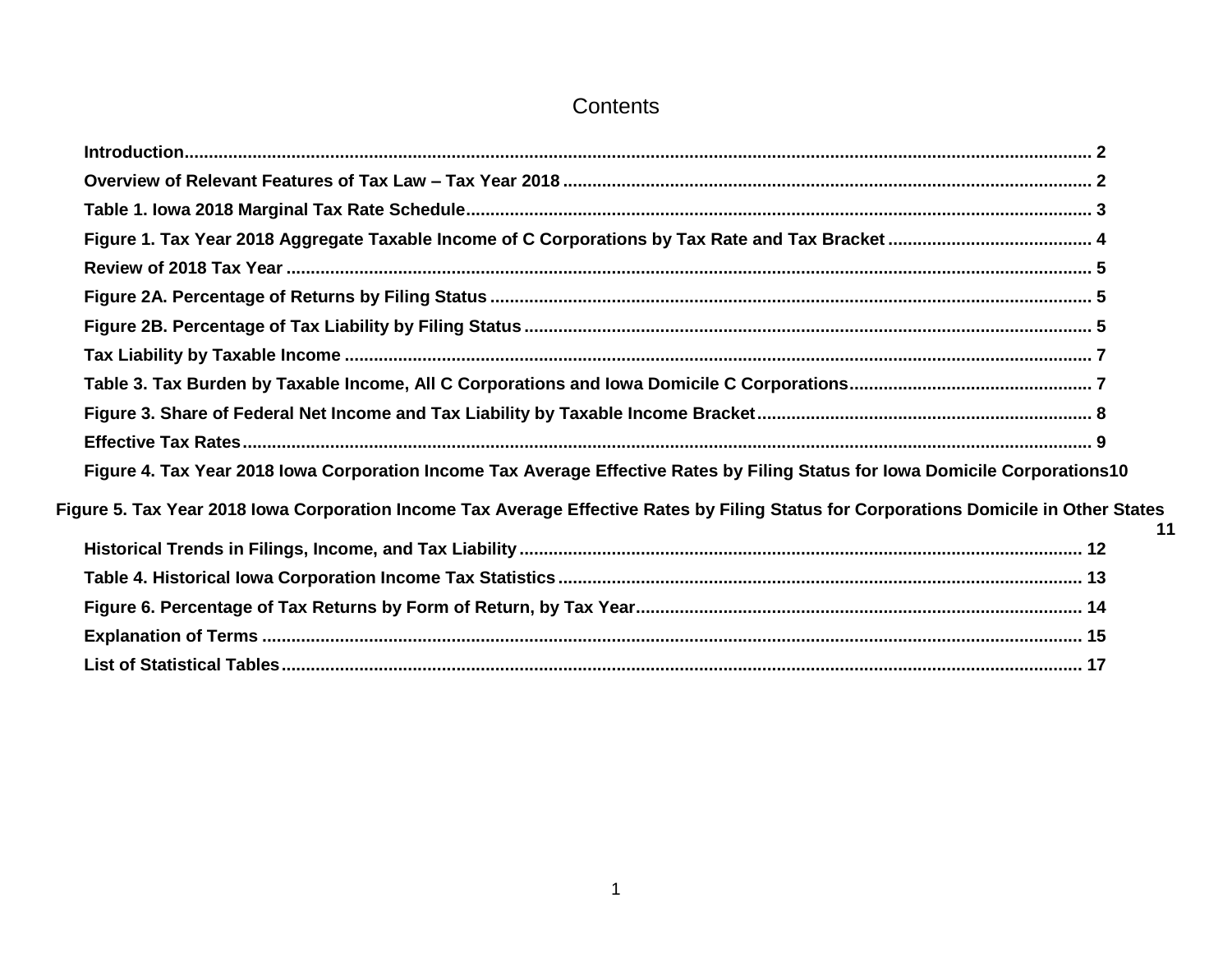# **Introduction**

Between 2019 and June 2021, a total of \$486.3 million in Iowa C corporation income tax liability was reported on more than 20,000 returns for tax year 2018. The reported tax was based on \$499.3 billion in federal net income and \$2.8 billion in Iowa net taxable income. This report provides a summary of data obtained from 2018 IA C Corporation [Income Tax returns](https://tax.iowa.gov/sites/default/files/idr/forms1/2018IA1040%2841001%29.pdf) and a review of the relevant features of Iowa tax law.

This report is organized into two major sections:

- An overview and analysis of information reported on 2018 Iowa C corporation income tax returns.
- Statistical appendices A and B. Appendices A and B provide data aggregated by return.
	- o *Appendix A – All Returns* provides data for all returns.
	- o *Appendix B – Iowa Domicile Returns* provides data for returns filed by Iowa domicile taxpayers only.

# <span id="page-2-0"></span>**Overview of Relevant Features of Tax Law – Tax Year 2018**

This section of the report highlights corporation income tax law changes for 2018, fundamental features of the Iowa tax structure, and related items such as additional taxes, credits, and check-off programs. Table 2 provides information on these additional items, including descriptions and impacts.

# Tax Year 2018 Law Changes

Comparisons between the statistical data contained in this report and data from prior years should be made with due consideration of the effects of tax law changes. Year to year increases or decreases in a given measure may arise from changes in law as well as economic trends. Important federal and Iowa tax law changes applicable to tax year 2018 include the following:

- The Tax Cuts and Jobs Act modifies the research activities tax credits under the individual and corporate income tax by providing that the credits will only be available to businesses engaged in the manufacturing, life sciences, software engineering, or aviation and aerospace industries, and only to the extent the business claims and is allowed a research credit for such qualified research and expenses under Internal Revenue Code (IRC) for the same taxable year it is claiming the state Research Activities Credit. These changes took effect May 30, 2018, and apply retroactively to January 1, 2017, for tax years beginning on or after that date.
- The federal tax reform bill "Tax Cuts and Jobs Act of 2017 (TCJA)" implemented many changes to the federal corporation income tax system. Among those changes, the most significant one was that the corporate tax rate was changed from a tiered tax rate ranging from 15 percent to as high as 39 percent, depending on taxable income, to a flat 21 percent.

# Filing Requirements

For 2018, every corporation doing business in this state or deriving income from sources within this state must file an Iowa corporation income tax return.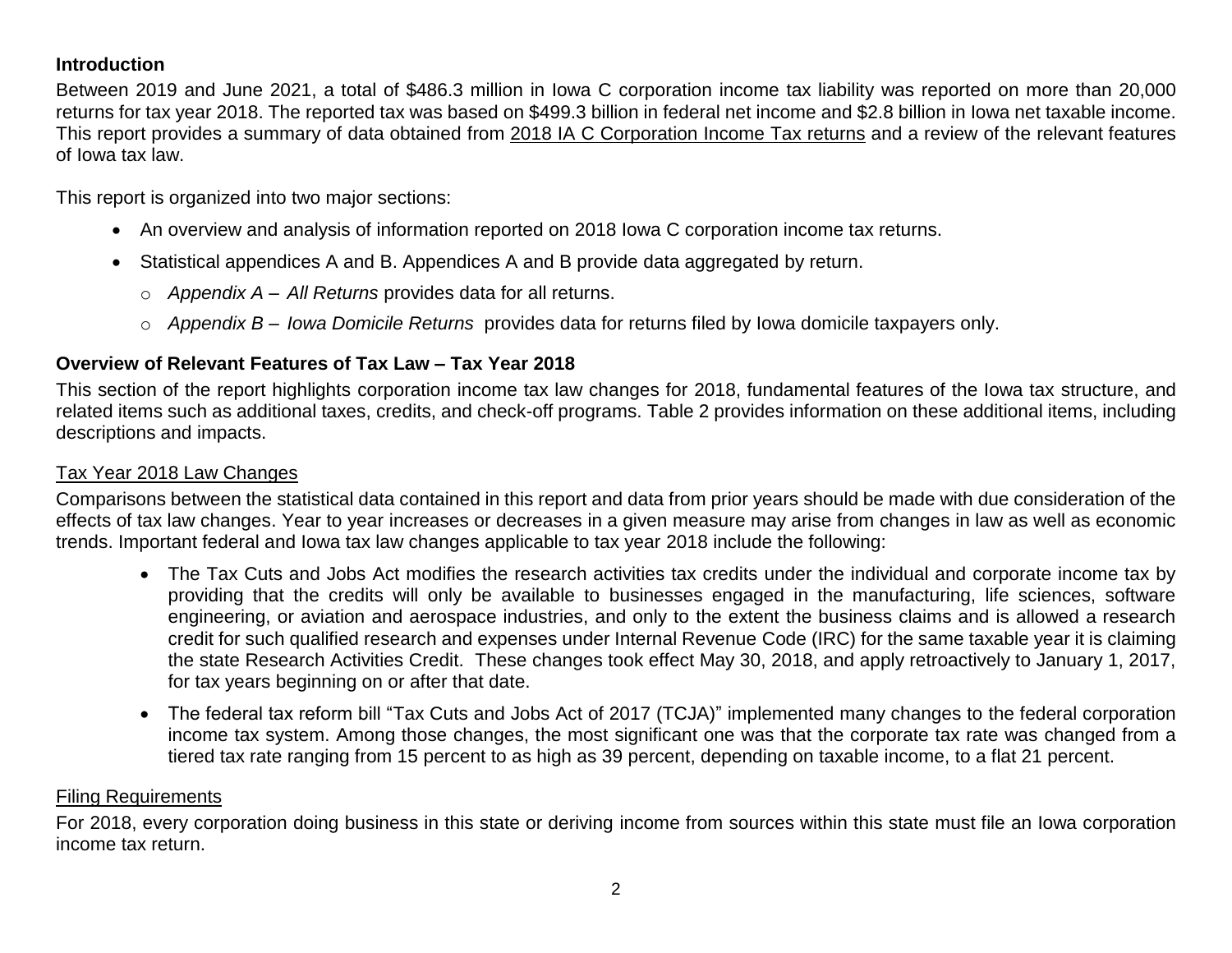## Filing Status

Iowa allows three filing statuses, as follows:

- Separate Iowa/Separate Federal For companies as members of an affiliated group that file both separate federal returns and separate Iowa corporation tax returns.
- Separate Iowa/Consolidated Federal– For companies as members of an affiliated group that file consolidated federal returns but file separate Iowa corporation tax returns.
- Consolidated Iowa/Consolidated Federal– For companies as members of an affiliated group that file both consolidated federal returns and consolidated Iowa corporation tax returns.

# Federal Net Income

Federal net income reported on the Iowa income tax return is the amount of federal taxable income computed after federal dividend deduction and before federal net operating loss deduction.

## Apportionment Ratio

Apportionment ratio is designed to allocate to a taxing state, for tax purposes, a share of a company's income that corresponds to its business activity in the state. Iowa apportionment ratio is determined by a single-factor formula based on the amount of receipts sourced to lowa as compared to the corporation's total receipts.

## Net Operating Loss

An net operating loss occurs when a company's tax deductions exceed its taxable income within a given tax period. In 2018, the total net operating loss reported by Iowa's corporate taxpayers was \$2.3 billion.

#### Iowa Net Taxable Income

<span id="page-3-0"></span>Net taxable income reported on 2018 Iowa returns was subject to the following rates and tax brackets (see Table 1):

| \$25,000<br>\$0<br>but not over<br>$6.00\%$<br>over<br>\$100,000<br>\$25,000<br>8.00%<br>but not over<br>over<br>\$250,000<br>\$100,000<br>10.00%<br>but not over<br>over<br>\$250,000<br>12.00%<br>over | Marginal Rate | Taxable Income |  |  |  |  |  |  |  |
|----------------------------------------------------------------------------------------------------------------------------------------------------------------------------------------------------------|---------------|----------------|--|--|--|--|--|--|--|
|                                                                                                                                                                                                          |               |                |  |  |  |  |  |  |  |
|                                                                                                                                                                                                          |               |                |  |  |  |  |  |  |  |
|                                                                                                                                                                                                          |               |                |  |  |  |  |  |  |  |
|                                                                                                                                                                                                          |               |                |  |  |  |  |  |  |  |

#### **Table 1. Iowa 2018 Marginal Tax Rate Schedule**

Figure 1 shows the percentage of total 2018 taxable income of C corporations within each bracket and its associated statutory tax rate. For example, the first \$25,000 of taxable income comprises 0.66 percent of total taxable income reported on returns filed by C Marginal Rate Taxable Income<br>
6.00% over \$25,000<br>
8.00% over \$25,000 but not over \$100,000<br>
10.00% over \$250,000 but not over \$250,000<br>
12.00% over \$250,000 but not over \$250,000<br>
Tigure 1 shows the percentage of total 201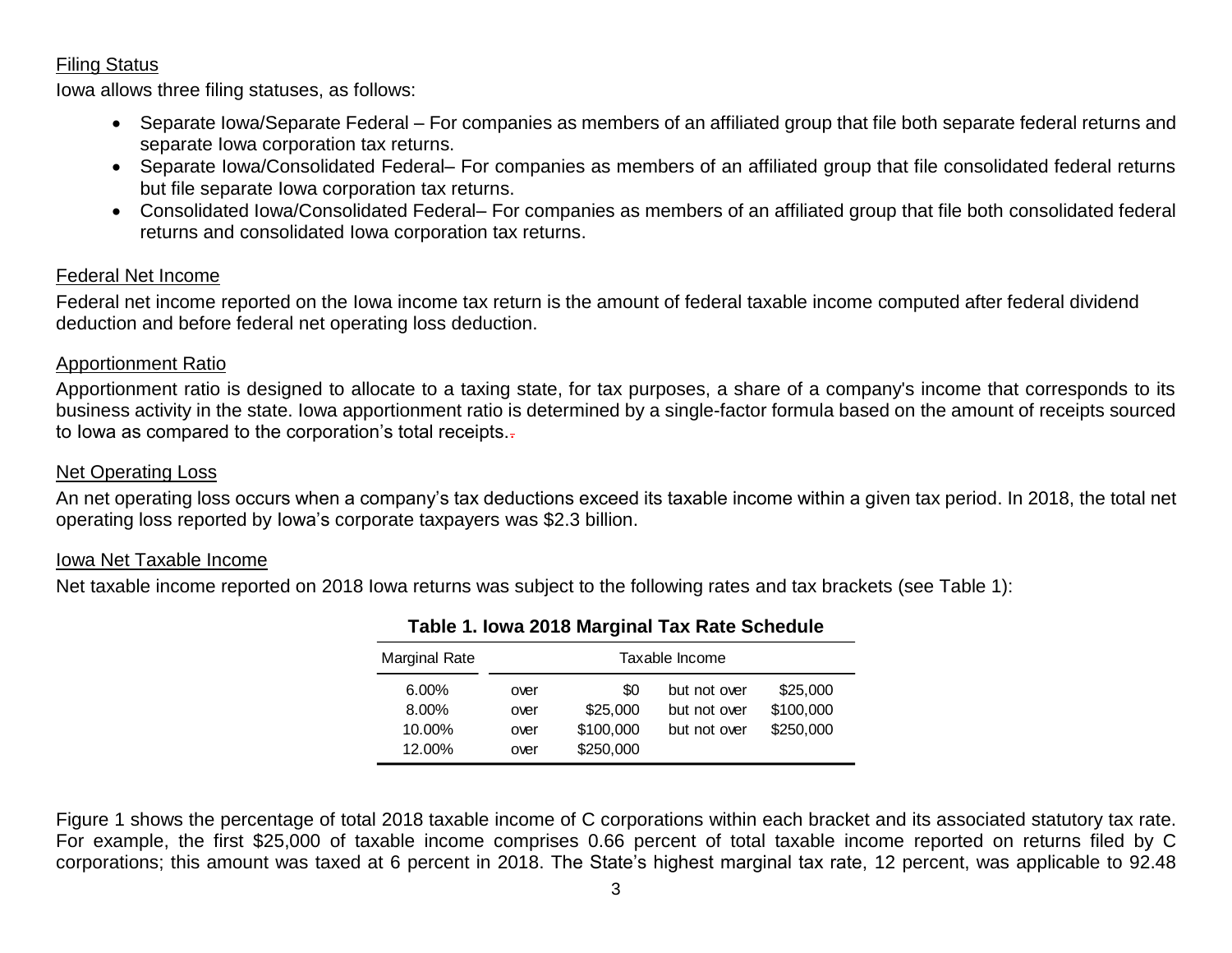<span id="page-4-0"></span>percent of total taxable income of C corporations. In other words, less than 10 percent of C corporation taxable income, or 7.52 percent, was subject to a marginal rate of 10 percent or lower.



#### **Figure 1. Tax Year 2018 Aggregate Taxable Income of C Corporations by Tax Rate and Tax Bracket**

Source: Iowa Department of Revenue Tax Returns

#### Other Features of the Iowa Corporation Income Tax (Additional Taxes and Tax Credits)

Other features of the Iowa corporation income tax include additional taxes, such as the alternative minimum tax. In addition, Iowa law provides for a number of refundable and nonrefundable tax credits.

More information on these additional tax and tax credits may be found in Table 2.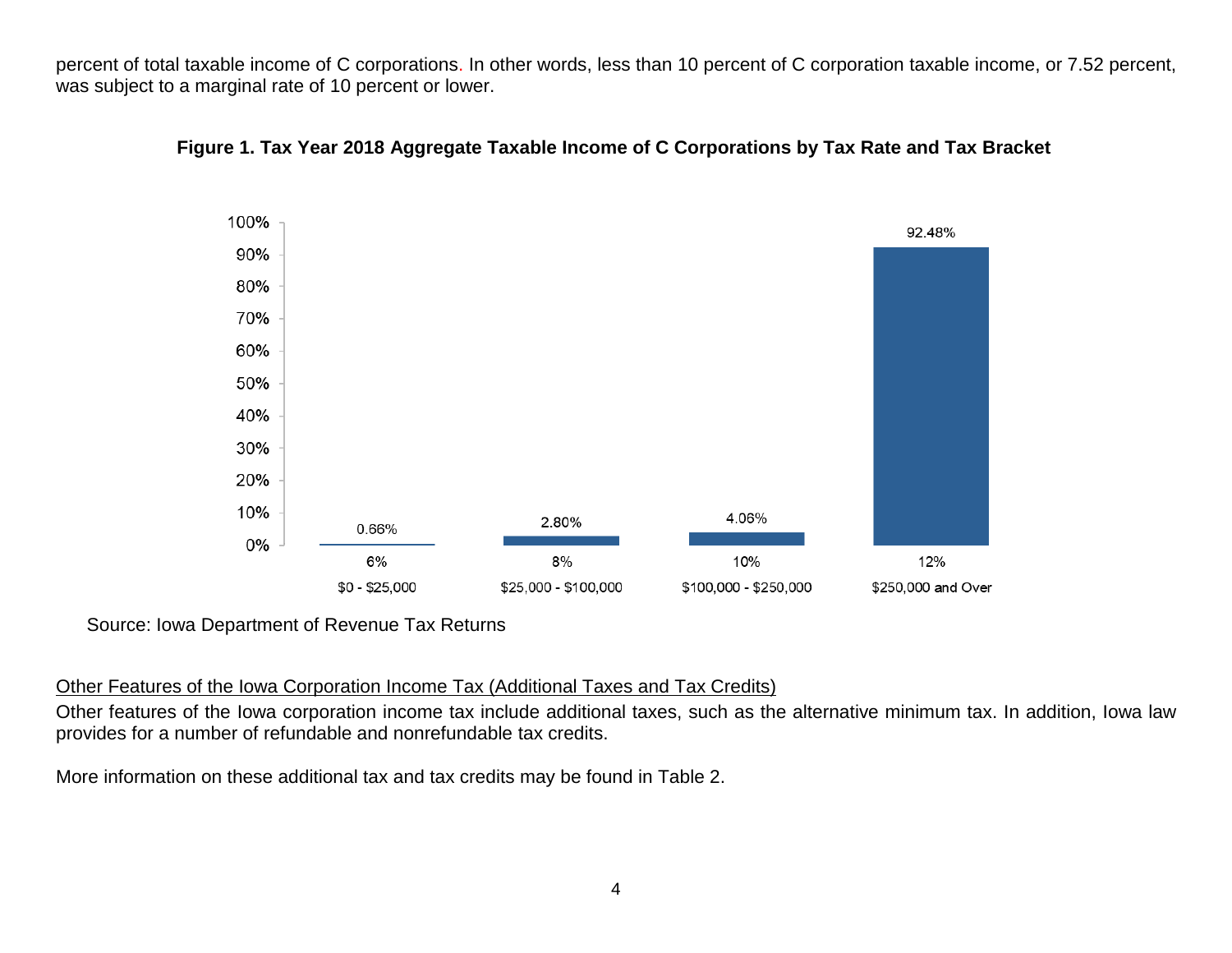#### <span id="page-5-0"></span>**Review of 2018 Tax Year**

Filing Status The Iowa corporation income tax allows for three filing status options. The share of C corporation returns by filing status (Figure 2A) and the share of tax liability by filing status (Figure 2B) are presented below.



#### <span id="page-5-2"></span><span id="page-5-1"></span> **Figure 2A. Percentage of Returns by Filing Status Figure 2B. Percentage of Tax Liability by Filing Status**

Federal Tax Deduction For the 2018 tax year, a total of \$25.8 billion in net federal taxes were deducted from net income compared to \$27.6 billion in tax year 2017. Additional Taxes The Iowa alternative minimum tax was imposed, for the most part, on the same tax preference items and adjustments on which the federal Alternative Minimum Tax was imposed, and equaled the excess of the alternative minimum tax calculation over the amount owed under the progressive rates or the alternate tax. The Iowa alternative minimum tax totaled \$10.0 million.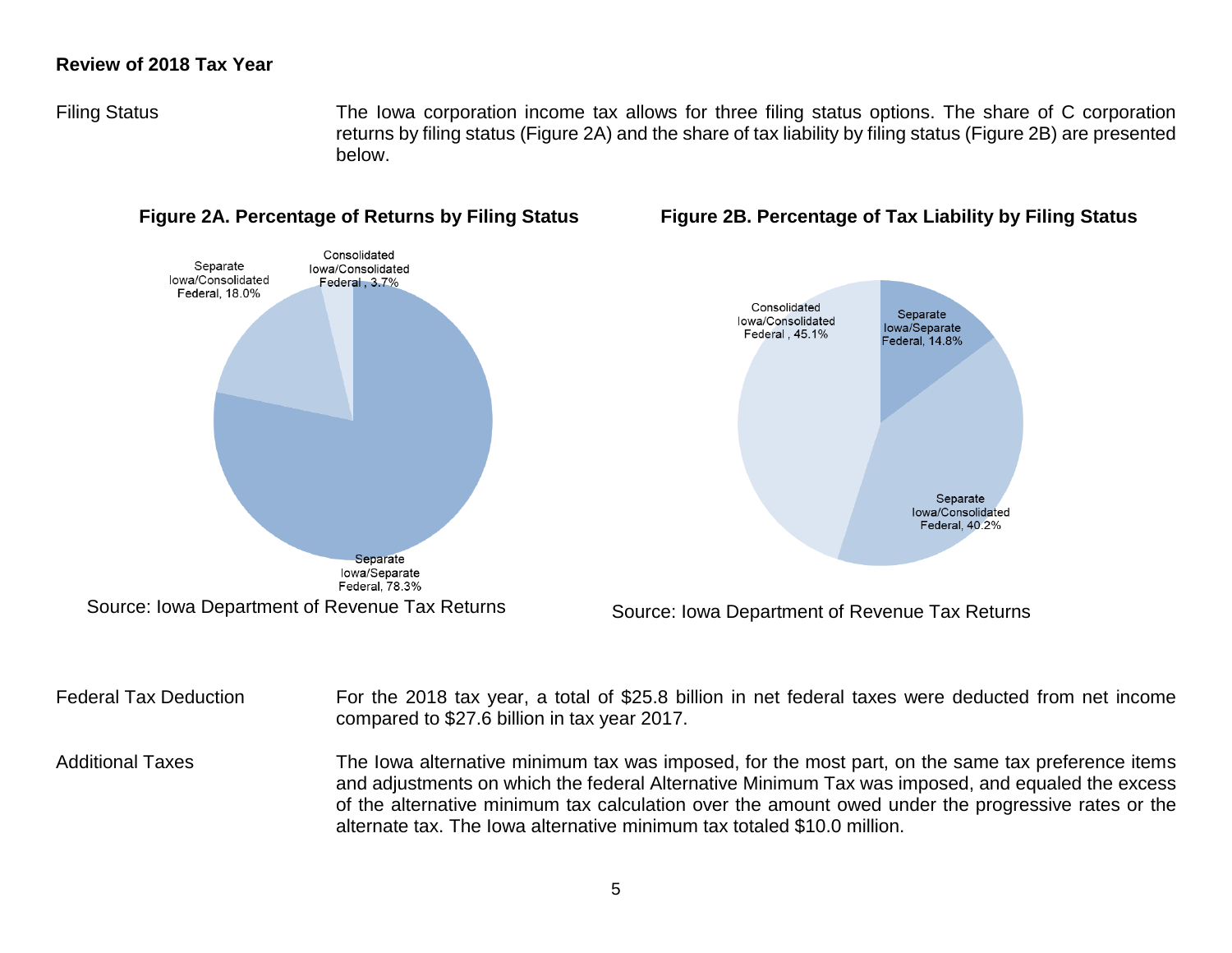Tax Credits In 2018, \$75.2 million in tax credits were claimed on corporation income tax returns, compared with \$69.9 million in 2017. This is an increase of 7.6 percent over the prior year. Table 2 documents the utilization of those tax credits claimed directly on the 2018 IA 1120 return. Other tax credits claimed on the IA 148 Tax Credits Schedule are discussed briefly in Note to Table 2.

# **Table 2. Additional Taxes and Tax Credits for 2018**

| <b>Tax Item</b>                                            | <b>Characteristics</b>                                                                                 | Impact In 2018                  |  |
|------------------------------------------------------------|--------------------------------------------------------------------------------------------------------|---------------------------------|--|
| <b>Additional Taxes and Tax Credits</b>                    |                                                                                                        |                                 |  |
| <b>Iowa Alternative Minimum Tax</b>                        | lowa alternative taxable income to the extent that the<br>alternative minimum tax exceeds regular tax. | 310 Returns<br>\$10.0 Million   |  |
| Various Nonrefundable and<br><b>Refundable Tax Credits</b> | Tax credits from IA 148 form and IA 4136 form.                                                         | 1,229 Returns<br>\$75.2 Million |  |

Note To Table 2:

The table does not separately list corporation credits that are reported in aggregate on line 20 ("Credits from Schedule C1, line 4") of the 2018 Iowa 1120 tax form. Additional information on 2018 tax credit claims will be published in the Annual Tax Credits Claims Report, based on analysis of the IA 148 Tax Credits Schedule. More information about all tax credits can be found in the Iowa Department of Revenue [Tax Credits Users' Manual.](https://tax.iowa.gov/sites/default/files/idr/Tax%20Credits%20Users%20Manual%202018.pdf)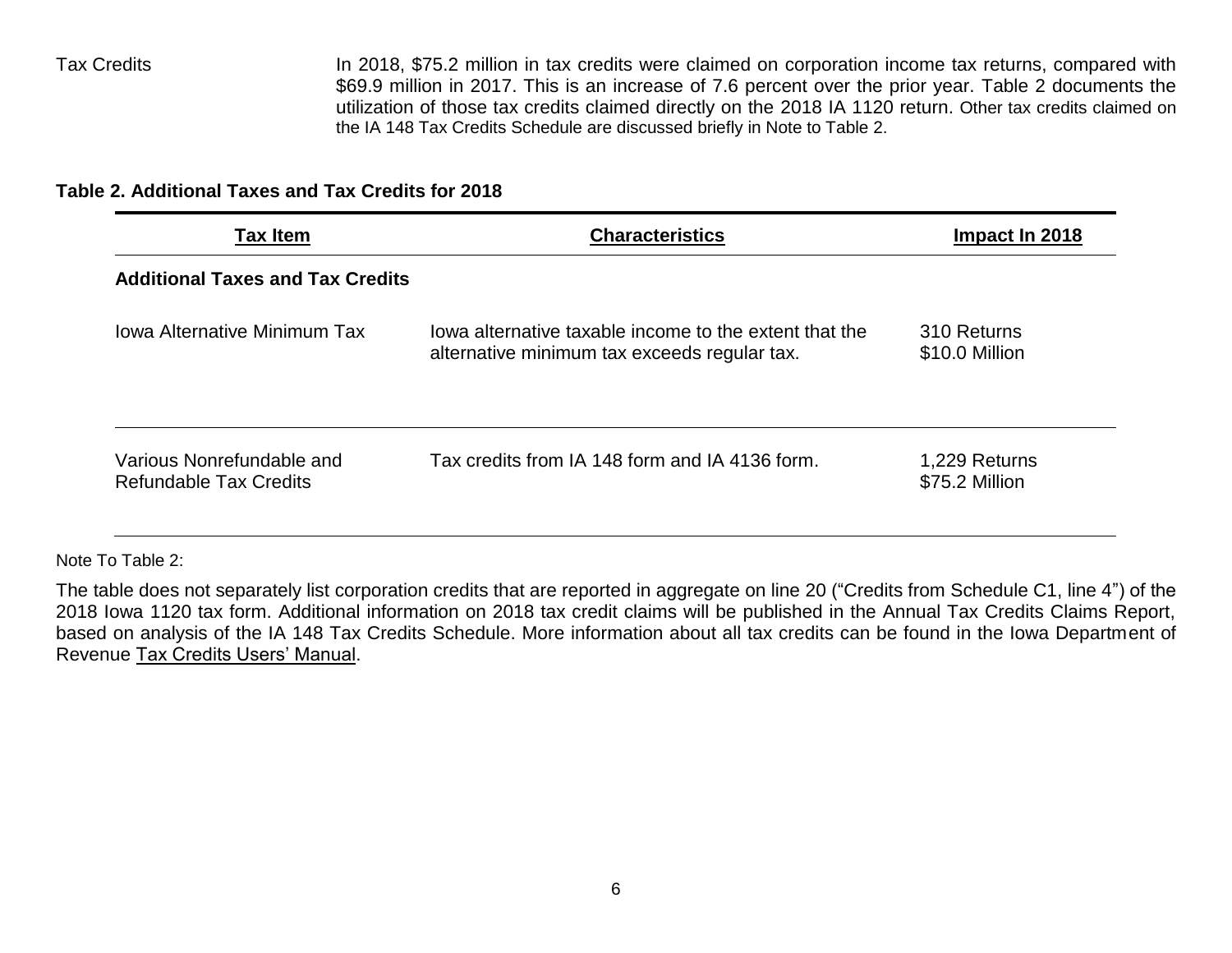#### <span id="page-7-0"></span>Tax Liability by Taxable Income

One measure of a state's income tax structure is the level of burden it imposes on taxpayers, or the share of income represented by tax liability. Because of Iowa's progressive rate structure, the tax burden varies across income brackets.

Table 3 presents tax liability by taxable income, both for all c corporations and for Iowa domicile c corporations only.

|                                 |                                     | All C Corporations             |           |                                     | Iowa Domicile C Corporations Only     |           |  |
|---------------------------------|-------------------------------------|--------------------------------|-----------|-------------------------------------|---------------------------------------|-----------|--|
| Taxable<br>Income Bracket       | Federal Net Income<br>$$$ millions) | Tax Liability<br>(\$ millions) | Incidence | Federal Net Income<br>(\$ millions) | <b>Tax Liability</b><br>(\$ millions) | Incidence |  |
| \$0 or Less                     | \$92,820.1                          | \$5.7                          | 0.01%     | \$121.2                             | \$1.6                                 | 1.32%     |  |
| $-$ \$25,000<br>\$1             | \$71,017.6                          | \$4.7                          | 0.01%     | \$508.0                             | \$1.4                                 | 0.28%     |  |
| $-$ \$100,000<br>\$25,001       | \$13,062.3                          | \$8.3                          | 0.06%     | \$150.9                             | \$5.9                                 | 3.94%     |  |
| \$100,001<br>$-$ \$250,000      | \$14,970.5                          | \$14.4                         | 0.10%     | \$665.3                             | \$8.8                                 | 1.32%     |  |
| \$250,001<br>$-$ \$500,000      | \$15,384.8                          | \$17.1                         | 0.11%     | \$320.1                             | \$8.9                                 | 2.78%     |  |
| $-$ \$1,000,000<br>\$500,001    | \$23,168.6                          | \$28.1                         | 0.12%     | \$176.9                             | \$9.2                                 | 5.22%     |  |
| \$1,000,001<br>$-$ \$5,000,000  | \$92,087.9                          | \$94.7                         | 0.10%     | \$3,940.2                           | \$28.3                                | 0.72%     |  |
| \$5,000,001<br>$-$ \$10,000,000 | \$30,954.4                          | \$57.0                         | 0.18%     | \$2,283.6                           | \$11.1                                | 0.49%     |  |
| \$10,000,001<br>- And Over      | \$145,794.4                         | \$256.4                        | 0.18%     | \$14,695.9                          | \$59.8                                | 0.41%     |  |
| Total                           | \$499,260.8                         | \$486.3                        | 0.10%     | \$22,862.1                          | \$135.1                               | 0.59%     |  |

<span id="page-7-1"></span>

|  |  |  | Table 3. Tax Burden by Taxable Income, All C Corporations and Iowa Domicile C Corporations |
|--|--|--|--------------------------------------------------------------------------------------------|
|--|--|--|--------------------------------------------------------------------------------------------|

Source: Iowa Department of Revenue Tax Returns

Figure 3 provides additional data regarding the progressivity of the Iowa income tax, showing the distribution of income alongside the distribution of tax liability. The figure concerns all corporate taxpayers. Broadly speaking it reflects the structure of the Iowa corporation income tax such that, owing to higher statutory marginal tax rates for higher taxable incomes, the aggregate share of tax liability borne by taxpayers with lower incomes is less than their share of federal net income. As the figure indicates, the share of tax liability and the share of net income are most disproportionate for those taxpayers with taxable income of at least \$10 million; this group's share of tax liability exceeds its share of federal net income by more than 20 percentage points. This group also accounts for the largest share of net income and more than half of tax liability.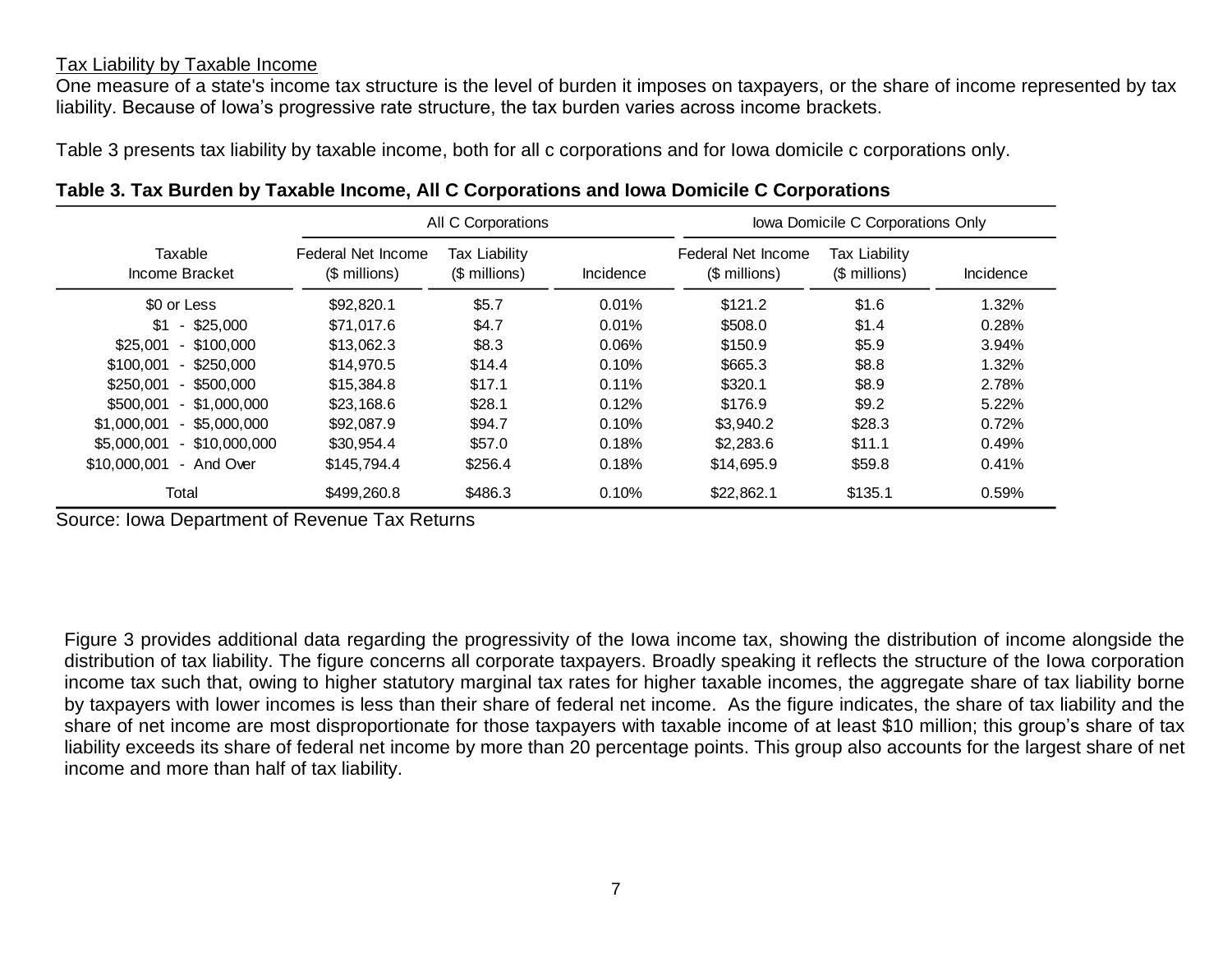<span id="page-8-1"></span><span id="page-8-0"></span>

#### **Figure 3. Share of Federal Net Income and Iowa Tax Liability by Taxable Income Bracket**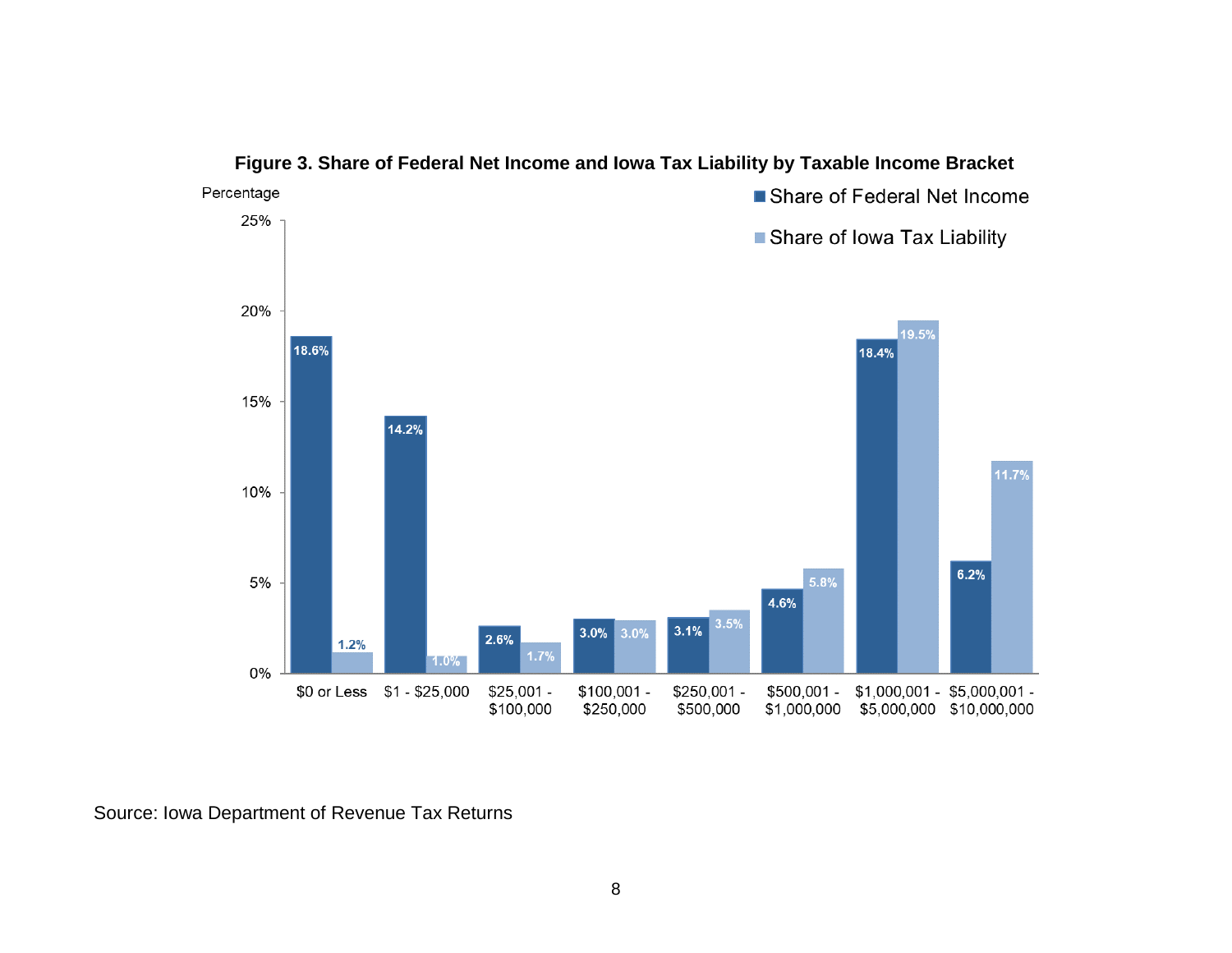# **Effective Tax Rates**

An average effective tax rate can be calculated with tax liability expressed as a percentage of federal net income. Average effective tax rates vary across filing statuses and the domicile states due to various apportionment ratios.

To account for these differences, Figure 4 presents average effective tax rates by taxable income level for the various filing statuses which may be used by corporate taxpayers domicile in Iowa. The figure excludes taxpayers with negative gross income. Across all income groups and filing statuses, the average effective tax rate in 2018 was 0.08 percent. For the reasons broadly outlined above, average effective tax rates vary considerably across income groups within domicile state and filing status.

Although average effective tax rates partly reflect graduated rates and other progressive elements of the Iowa corporation income tax, Iowa domicile taxpayers with the highest levels of federal net income in 2018 did not experience the highest average effective rates. Figure 4 shows that the distribution of average effective rates by federal net income across all filing statuses. For all filing statuses, except separate Iowa/consolidated federal, taxpayers in the taxable income group of \$500,001 to \$1 million experienced the highest average effective tax rates. For those in the filing status of separate Iowa/consolidated federal, the highest average rate was 0.63 percent in the bracket of \$25,001 to \$100,000.

Figure 5 presents average effective tax rates by taxable income level for the various filing statuses which may be used by corporate taxpayers domiciled in other states. The figure excludes taxpayers with negative gross income. For taxpayers domiciled in other states, average effective tax rates across all filing statuses reflect graduated rates and other progressive elements of the Iowa corporation income tax. Taxpayers with the highest levels of federal net income in 2018 experienced the highest average effective rates, except for taxpayer with filing status of separate Iowa and separate federal. For those in the filing status of separate Iowa/separate federal, the highest average rate was 0.26 percent in the taxable income group of \$500,001 to \$1 million.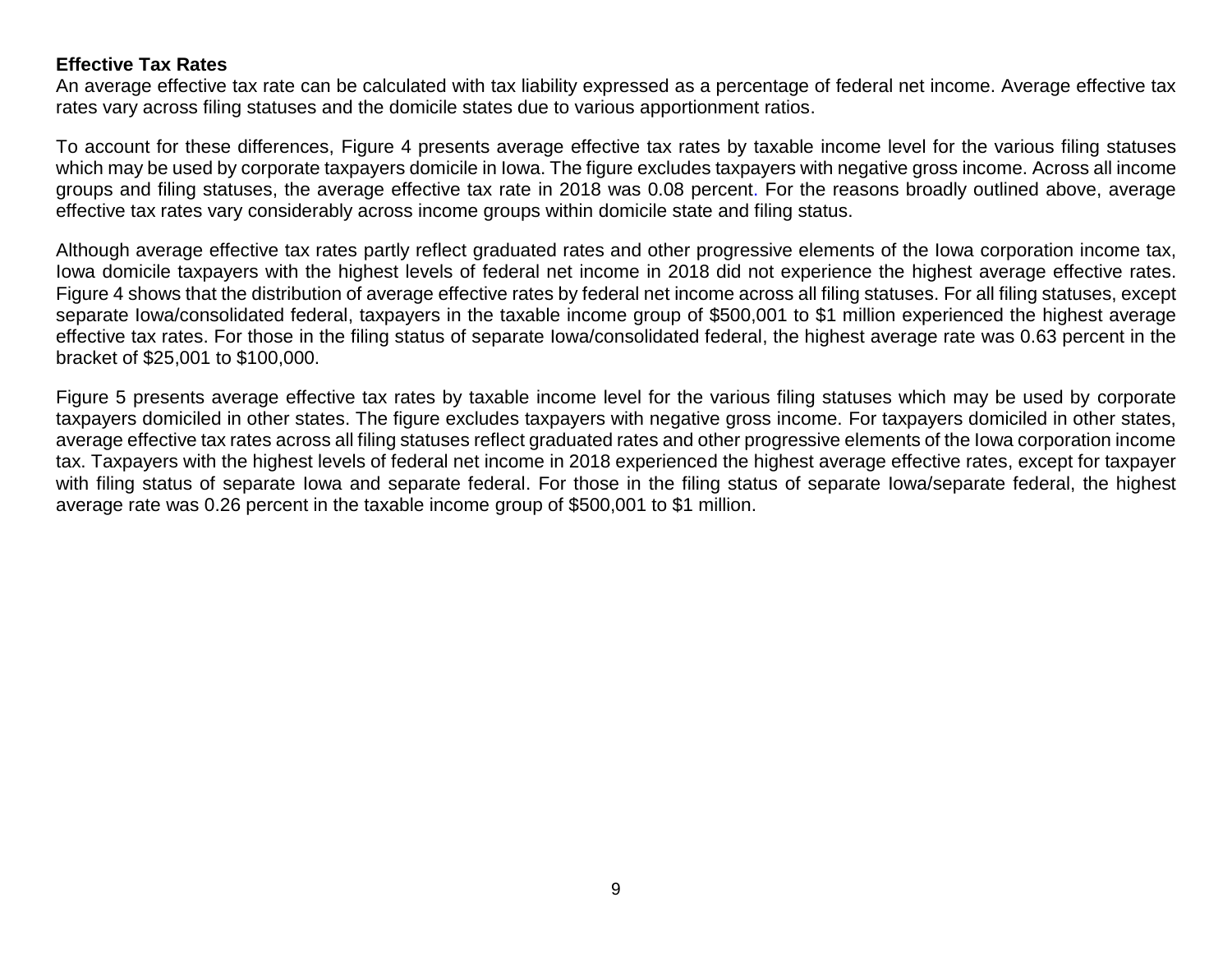# <span id="page-10-0"></span>**Figure 4. Tax Year 2018 Iowa Corporation Income Tax Average Effective Rates by Filing Status for Iowa Domicile Corporations**





# Separate Iowa/Separate Federal Separate Iowa/Consolidated Federal

Source: Iowa Department of Revenue Tax Returns Source: Iowa Department of Revenue Tax Returns



Average Tax Rate on Federal Net Income



Source: Iowa Department of Revenue Tax Returns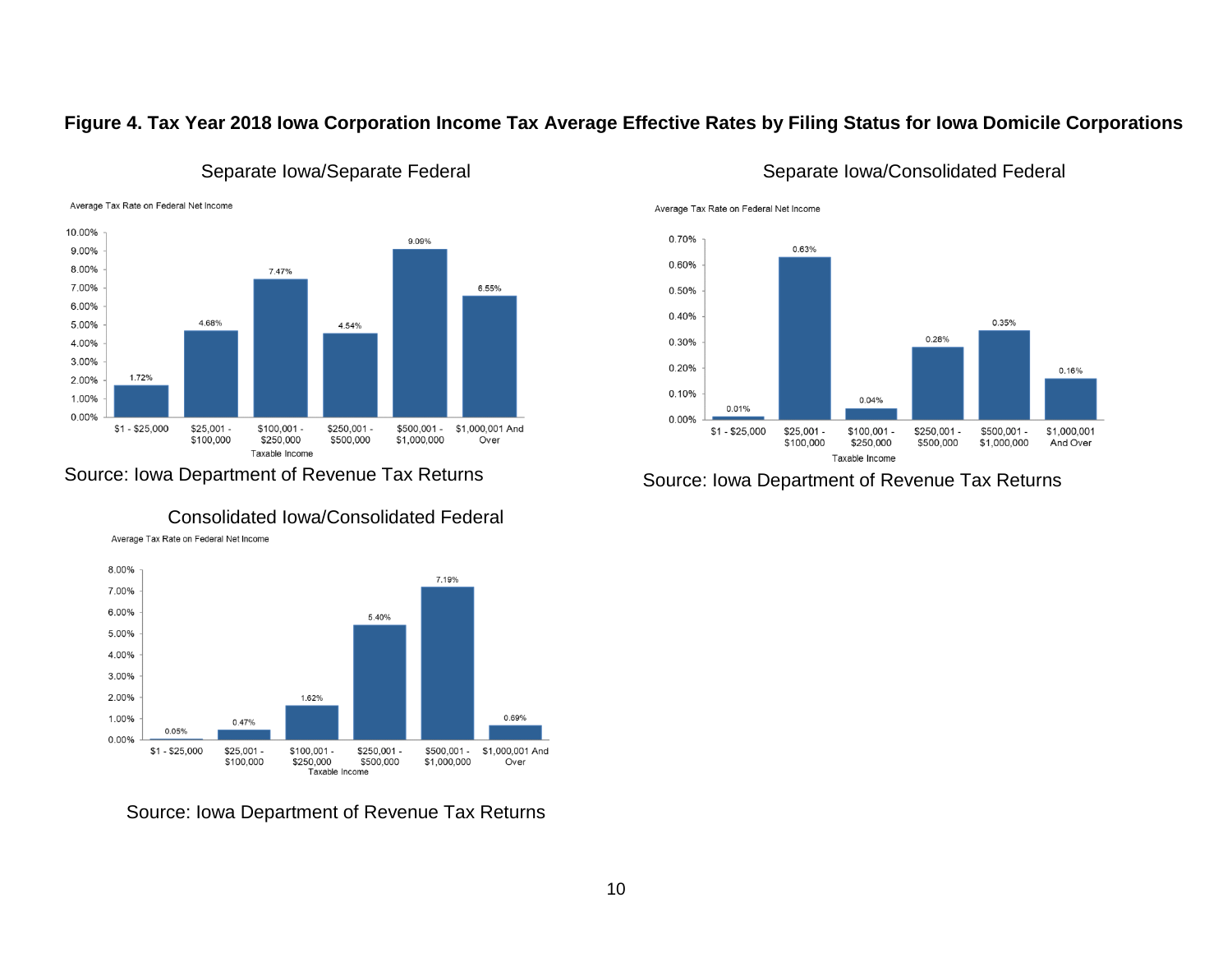# <span id="page-11-0"></span>**Figure 5. Tax Year 2018 Iowa Corporation Income Tax Average Effective Rates by Filing Status for Corporations Domiciled in Other States**



# Separate Iowa/Separate Federal

# Separate Iowa/Consolidated Federal





## Source: Iowa Department of Revenue Tax Returns

#### Source: Iowa Department of Revenue Tax Returns Consolidated Iowa/Consolidated Federal

Average Tax Rate on Federal Net Income

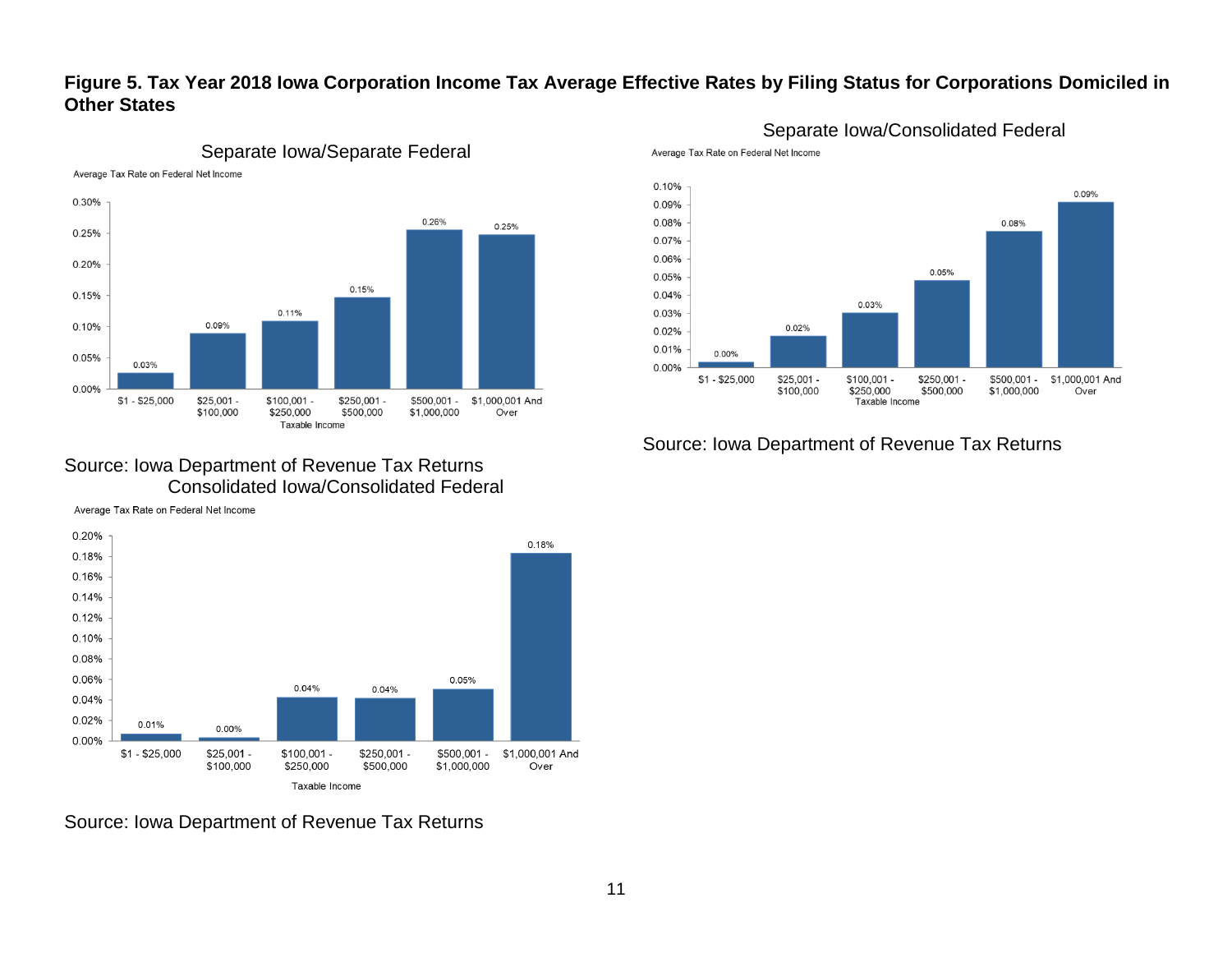#### <span id="page-12-0"></span>**Historical Trends in Filings, Income, and Tax Liability**

Table 4 provides the number of tax returns filed, federal net income, net taxable income, and tax liability since tax year 2011. It provides separate panels for all taxpayers and for Iowa domicile taxpayers and other states domicile taxpayers. According to the table, annual the number of taxpayers have been on the downward trend consistently.

In general, increases or decreases in income have led to similar changes in net taxable income and tax liability. Modifications to Iowa tax law can also affect growth in income and in tax liability over time. Federal tax law, too, has an effect on State tax liability, because taxpayers are allowed to deduct their net federal income tax payments from Iowa taxable income on their Iowa returns. This is especially true for tax year 2018 when changes to federal income tax law led to an aggregate net decrease in federal tax liability for Iowa taxpayers and, in turn, an increase in state tax liability.

In 2018, aggregate federal net income for all taxpayers increased to more than double the aggregate federal net income in 2017. Taxable income increased by more than 30 percent for Iowa domicile taxpayers. However, taxable income decreased slightly for other states domicile taxpayers, probably due to smaller apportionment ratios. For all taxpayers, tax liability increased 6.8 percent in 2018, compared to 25.2 percent increase the prior year; for Iowa domicile taxpayers tax liability increased 42.2 percent, compared to a 9.7 percent increase the previous year. For other states domicile taxpayers, tax liability decreased by 2.6 percent, compared to a 30.1 percent increase the previous year, consistent with the change in taxable income.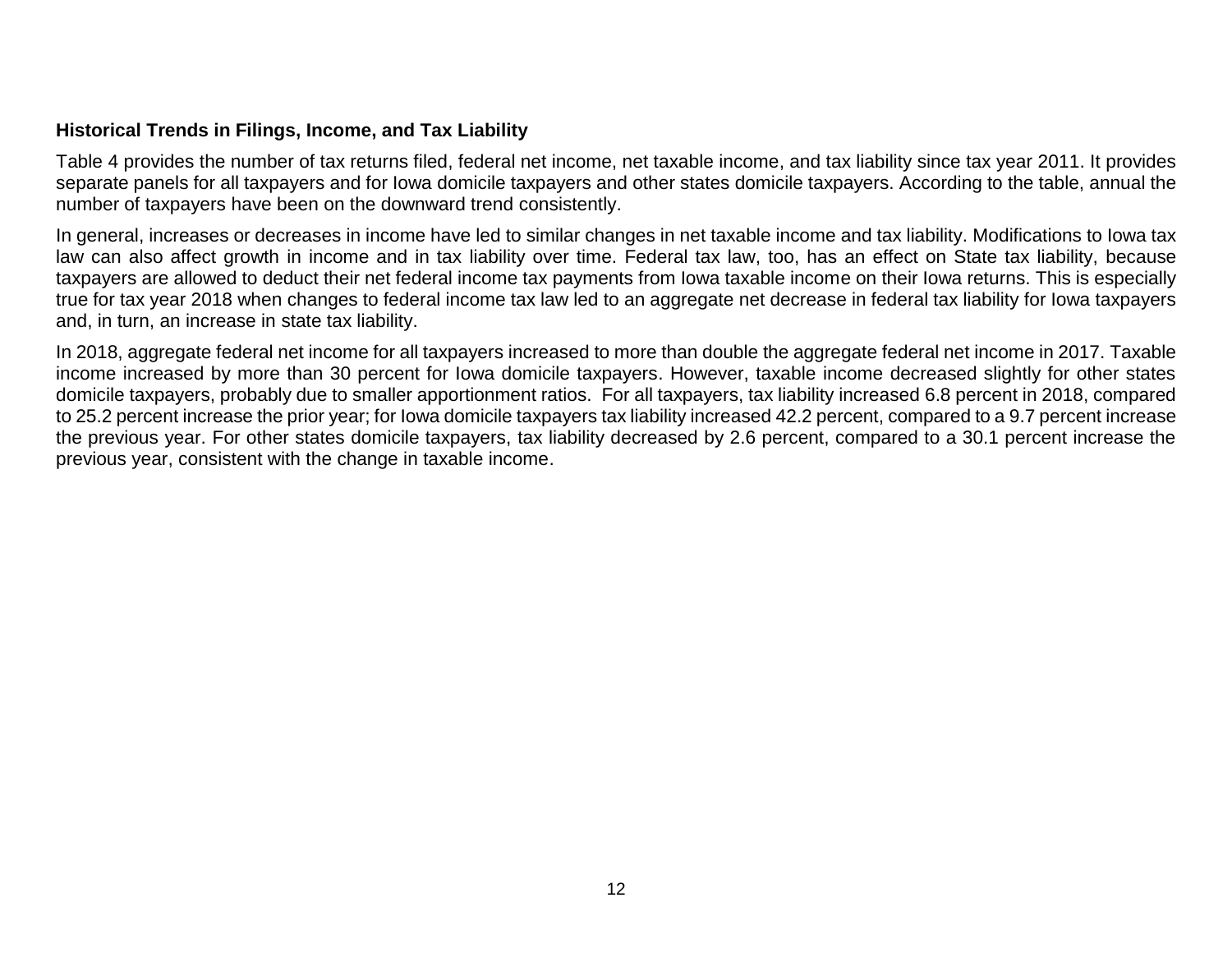|                                 |             |        | Number of Returns<br>(Millions) |        | Federal Net Income<br>(\$ Billions) |      | Net Taxable Income<br>(\$ Billions) |        | <b>Tax Liability</b><br>(\$ Millions) |
|---------------------------------|-------------|--------|---------------------------------|--------|-------------------------------------|------|-------------------------------------|--------|---------------------------------------|
|                                 | Tax<br>Year | Sum    | Annual<br>Percentage<br>Change  | Sum    | Annual<br>Percentage<br>Change      | Sum  | Annual<br>Percentage<br>Change      | Sum    | Annual<br>Percentage<br>Change        |
| All Taxpayers                   |             |        |                                 |        |                                     |      |                                     |        |                                       |
|                                 | 2011        | 30,322 |                                 | 245.68 |                                     | 3.80 |                                     | 430.11 |                                       |
|                                 | 2012        | 28,559 | $-5.8%$                         | 323.48 | 31.7%                               | 3.54 | $-7.0%$                             | 403.72 | $-6.1%$                               |
|                                 | 2013        | 26,970 | $-5.6%$                         | 298.32 | $-7.8%$                             | 3.27 | $-7.6%$                             | 369.00 | $-8.6%$                               |
|                                 | 2014        | 25,530 | $-5.3%$                         | 333.37 | 11.8%                               | 3.45 | 5.6%                                | 392.96 | 6.5%                                  |
|                                 | 2015        | 24,232 | $-5.1%$                         | 348.31 | 4.5%                                | 3.33 | $-3.5%$                             | 377.76 | $-3.9%$                               |
|                                 | 2016        | 22,820 | $-5.8%$                         | 269.84 | $-22.5%$                            | 3.33 | $-0.1%$                             | 376.57 | $-0.3%$                               |
|                                 | 2017        | 21,704 | $-4.9%$                         | 181.58 | $-32.7%$                            | 3.92 | 17.9%                               | 452.31 | 20.1%                                 |
|                                 | 2018        | 20,410 | $-6.0%$                         | 499.26 | 175.0%                              | 4.17 | 6.2%                                | 486.32 | 7.5%                                  |
| Iowa-Domicile Taxpayers         |             |        |                                 |        |                                     |      |                                     |        |                                       |
|                                 | 2011        | 19,014 |                                 | 9.16   |                                     | 0.89 |                                     | 89.85  |                                       |
|                                 | 2012        | 18,119 | $-4.7%$                         | 11.62  | 26.9%                               | 0.91 | 2.5%                                | 97.26  | 8.2%                                  |
|                                 | 2013        | 17,319 | $-4.4%$                         | 14.20  | 22.2%                               | 0.89 | $-2.1%$                             | 91.20  | $-6.2%$                               |
|                                 | 2014        | 16,566 | $-4.3%$                         | 16.24  | 14.4%                               | 0.99 | 11.5%                               | 104.89 | 15.0%                                 |
|                                 | 2015        | 15,883 | $-4.1%$                         | 18.46  | 13.7%                               | 0.85 | $-14.4%$                            | 88.63  | $-15.5%$                              |
|                                 | 2016        | 15,098 | $-4.9%$                         | 24.51  | 32.8%                               | 0.89 | 5.2%                                | 92.81  | 4.7%                                  |
|                                 | 2017        | 14,481 | $-4.1%$                         | 17.12  | $-30.2%$                            | 0.91 | 1.5%                                | 97.00  | 4.5%                                  |
|                                 | 2018        | 13,616 | $-6.0%$                         | 22.86  | 33.5%                               | 1.21 | 33.8%                               | 135.06 | 39.2%                                 |
| Other States-Domicile Taxpayers |             |        |                                 |        |                                     |      |                                     |        |                                       |
|                                 | 2011        | 11,308 |                                 | 236.52 |                                     | 2.91 |                                     | 340.26 |                                       |
|                                 | 2012        | 10,440 | $-7.7%$                         | 311.86 | 31.9%                               | 2.63 | $-9.9%$                             | 306.46 | $-9.9%$                               |
|                                 | 2013        | 9,651  | $-7.6%$                         | 284.12 | $-8.9%$                             | 2.38 | $-9.6%$                             | 277.80 | $-9.4%$                               |
|                                 | 2014        | 8,964  | $-7.1%$                         | 317.13 | 11.6%                               | 2.46 | 3.5%                                | 288.07 | 3.7%                                  |
|                                 | 2015        | 8,349  | $-6.9%$                         | 329.85 | 4.0%                                | 2.48 | 1.0%                                | 289.14 | 0.4%                                  |
|                                 | 2016        | 7,722  | $-7.5%$                         | 245.33 | $-25.6%$                            | 2.43 | $-1.9%$                             | 283.76 | $-1.9%$                               |
|                                 | 2017        | 7,223  | $-6.5%$                         | 164.46 | $-33.0%$                            | 3.01 | 23.9%                               | 355.31 | 25.2%                                 |
|                                 | 2018        | 6,794  | $-5.9%$                         | 476.40 | 189.7%                              | 2.95 | $-2.1%$                             | 351.26 | $-1.1%$                               |

# <span id="page-13-0"></span>**Table 4. Historical Iowa Corporation Income Tax Statistics**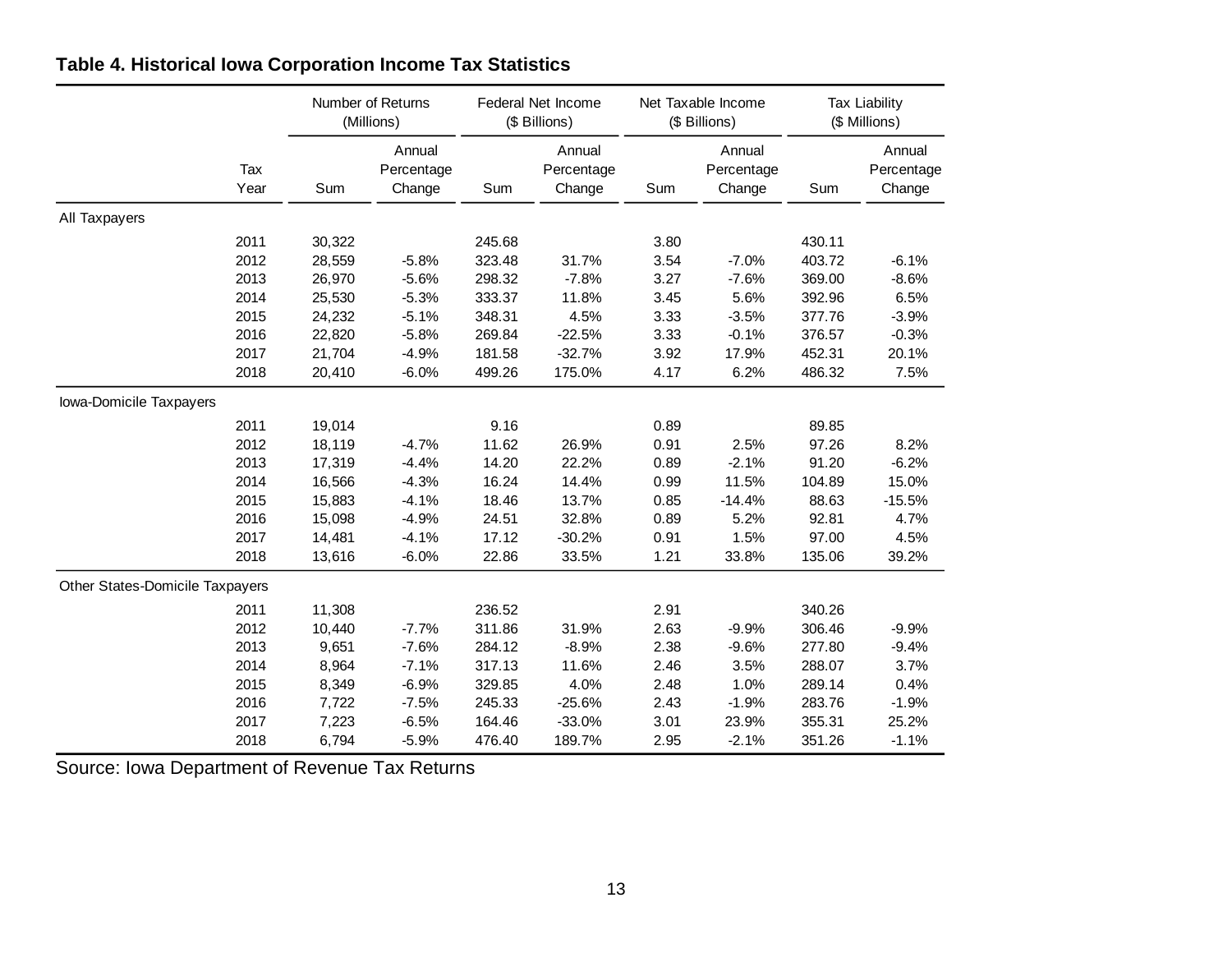Figure 6 provides historical data concerning the share of tax returns filed as paper or electronic returns. The figure concerns both Iowa domicile and other states domicile filers. Since 2012, the percentage of returns filed on paper has decreased from 59.4 percent to over 32.9 percent. Based on a recent analysis by the Iowa Department of Revenue, the average cost of processing each paper return was ten times greater than the cost of processing each electronic return.



## <span id="page-14-0"></span>**Figure 6. Percentage of Tax Returns by Form of Return, by Tax Year**

Tax Year

Source: Iowa Department of Revenue Tax Returns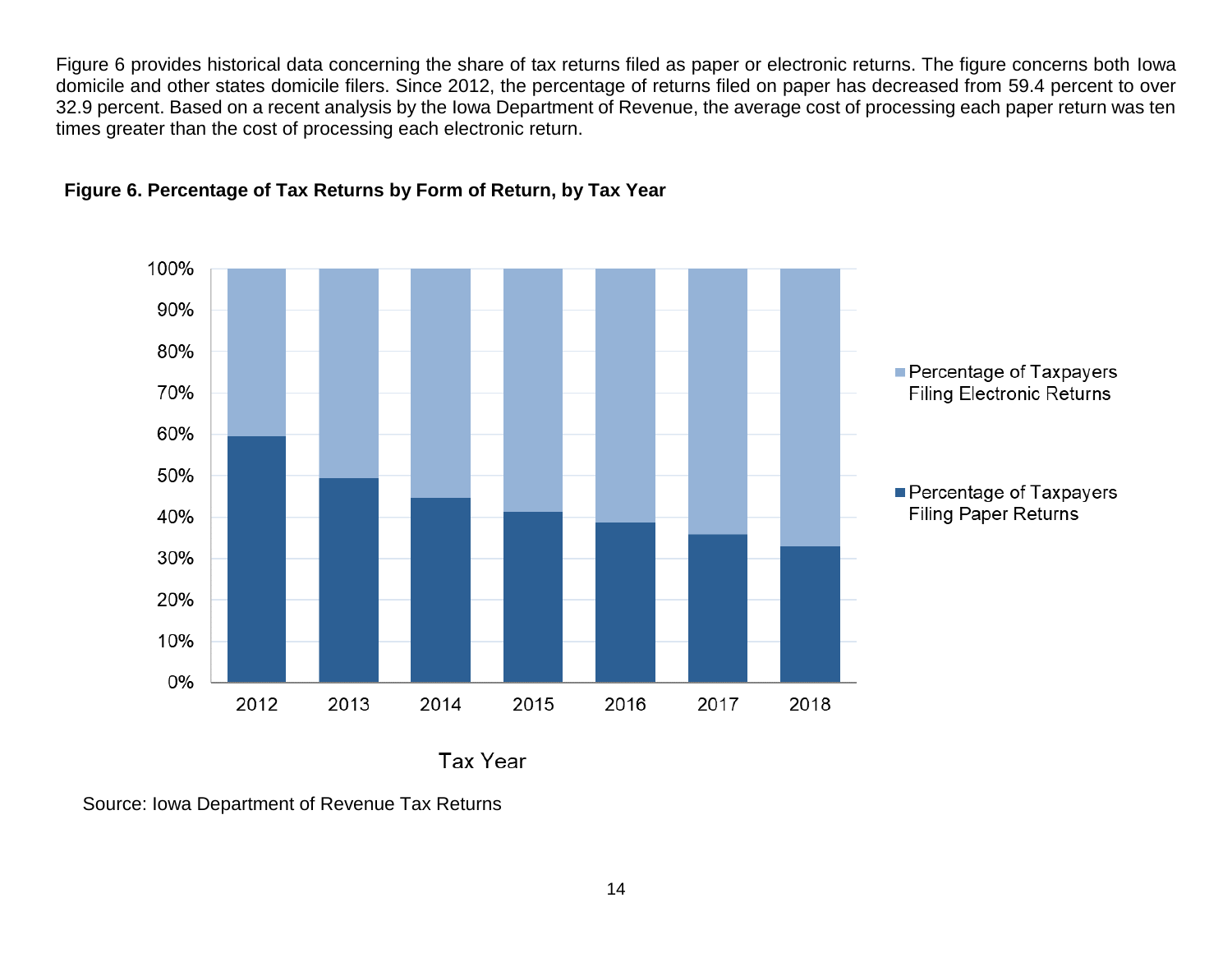<span id="page-15-0"></span>

| <b>Explanation of Terms</b>  |                                                                                                                                                                                                                                                                                                                                                                                                                                                                                                                                                             |
|------------------------------|-------------------------------------------------------------------------------------------------------------------------------------------------------------------------------------------------------------------------------------------------------------------------------------------------------------------------------------------------------------------------------------------------------------------------------------------------------------------------------------------------------------------------------------------------------------|
| <b>Filing Status</b>         | A category used to determine the taxpayer's filing requirements and tax liability. Iowa<br>allows taxpayers to use one of the following statuses:                                                                                                                                                                                                                                                                                                                                                                                                           |
|                              | • Separate Iowa/Separate Federal – For companies as members of an affiliated<br>group that file both separate federal returns and separate lowa corporation tax<br>returns.<br>Separate Iowa/Consolidated Federal- For companies as members of an<br>affiliated group that file consolidated federal returns but file separate lowa<br>corporation tax returns.<br>Consolidated Iowa/Consolidated Federal– For companies as members of an<br>affiliated group that file both consolidated federal returns and consolidated lowa<br>corporation tax returns. |
| <b>Federal Net Income</b>    | From line 1 IA 1120                                                                                                                                                                                                                                                                                                                                                                                                                                                                                                                                         |
| <b>Apportionment Ratio</b>   | From line 11 IA 1120                                                                                                                                                                                                                                                                                                                                                                                                                                                                                                                                        |
| Net Taxable Income           | From line 16 IA 1120                                                                                                                                                                                                                                                                                                                                                                                                                                                                                                                                        |
| <b>Tax Liability</b>         | From line 19 IA 1120                                                                                                                                                                                                                                                                                                                                                                                                                                                                                                                                        |
| <b>Tax Credit</b>            | From line 20 IA 1120                                                                                                                                                                                                                                                                                                                                                                                                                                                                                                                                        |
| Pay Returns                  | Returns with tax liability greater than zero                                                                                                                                                                                                                                                                                                                                                                                                                                                                                                                |
| No-Pay Returns               | Returns with tax liability equal to zero                                                                                                                                                                                                                                                                                                                                                                                                                                                                                                                    |
| <b>Refundable Tax Credit</b> | A refundable tax credit provides a net payment, or refund, to the taxpayer in the event the<br>tax credit amount exceeds tax liability.                                                                                                                                                                                                                                                                                                                                                                                                                     |
| Nonrefundable Tax Credit     | A nonrefundable tax credit offsets tax liability; however, any credit amount greater than<br>tax liability is not paid to the claimant and remains unused. For many nonrefundable tax                                                                                                                                                                                                                                                                                                                                                                       |

credits, the unused tax credit amount may be carried forward to subsequent tax years.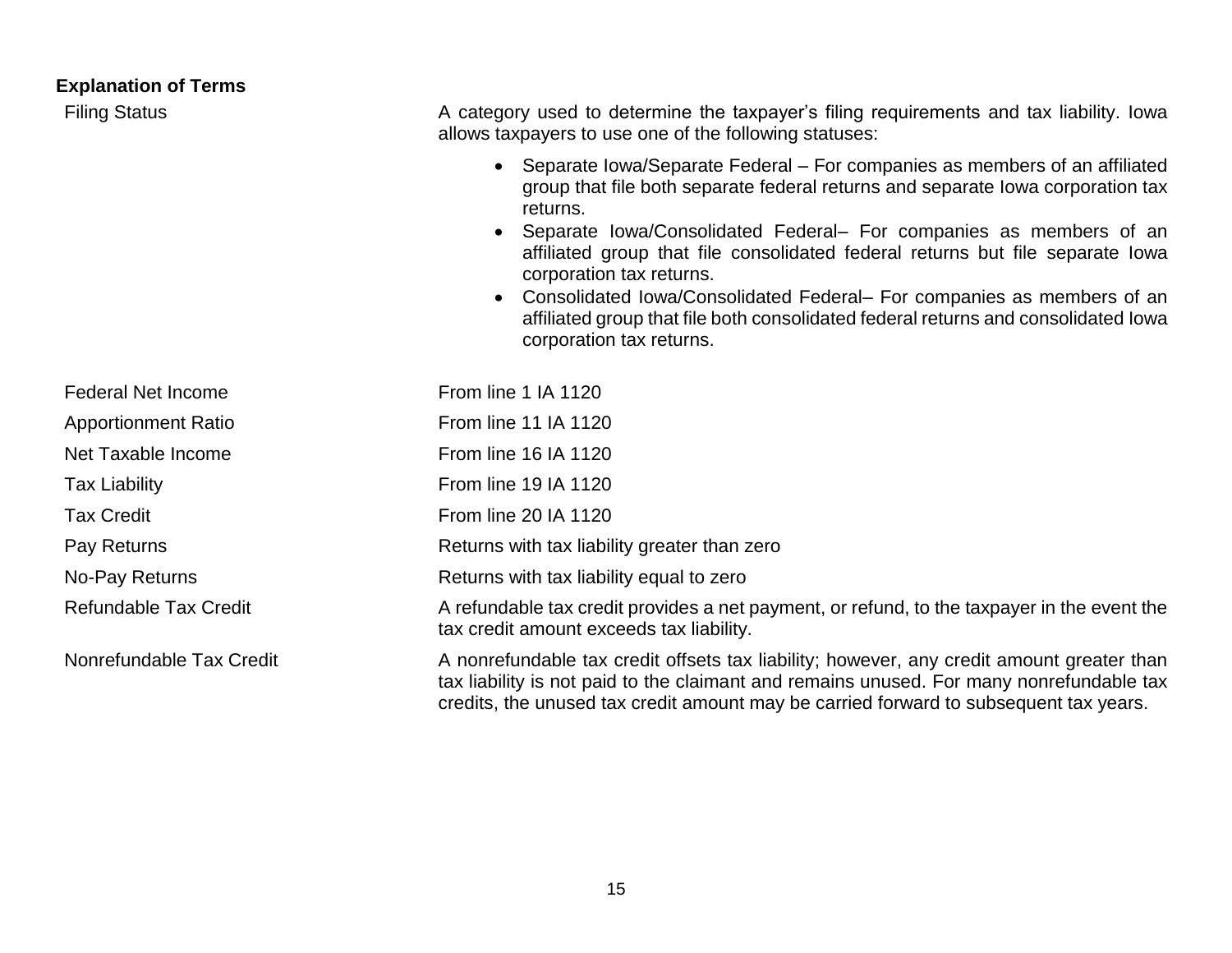Note: It is possible for a taxpayer to report negative federal net income or zero taxable income yet incur tax liability. This can occur when a taxpayer reports large federal refunds or faces lump sum or Iowa alternative minimum tax liabilities. Conversely, a taxpayer may report high income yet owe no tax. This can happen when a taxpayer reports large federal tax deductions, net operating loss, or tax credits. Among who report high federal net incomes, but little Iowa-source income, it is common for corporations to have

a very low apportionment ratio and very small taxable income subject to the Iowa corporation income tax.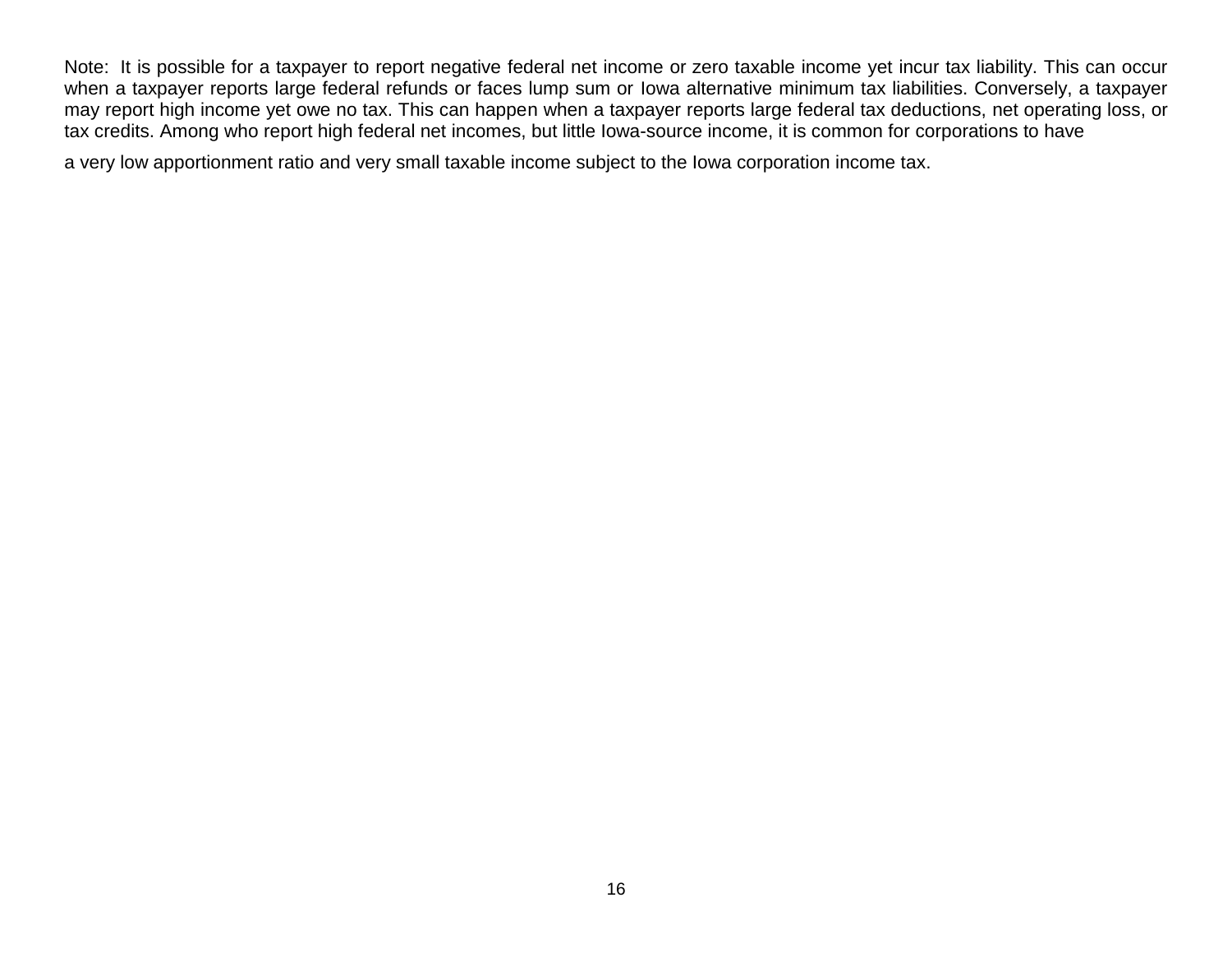# <span id="page-17-0"></span>**List of Statistical Tables**

# **A. All Returns**

# **B. Iowa Domicile Corporations Returns**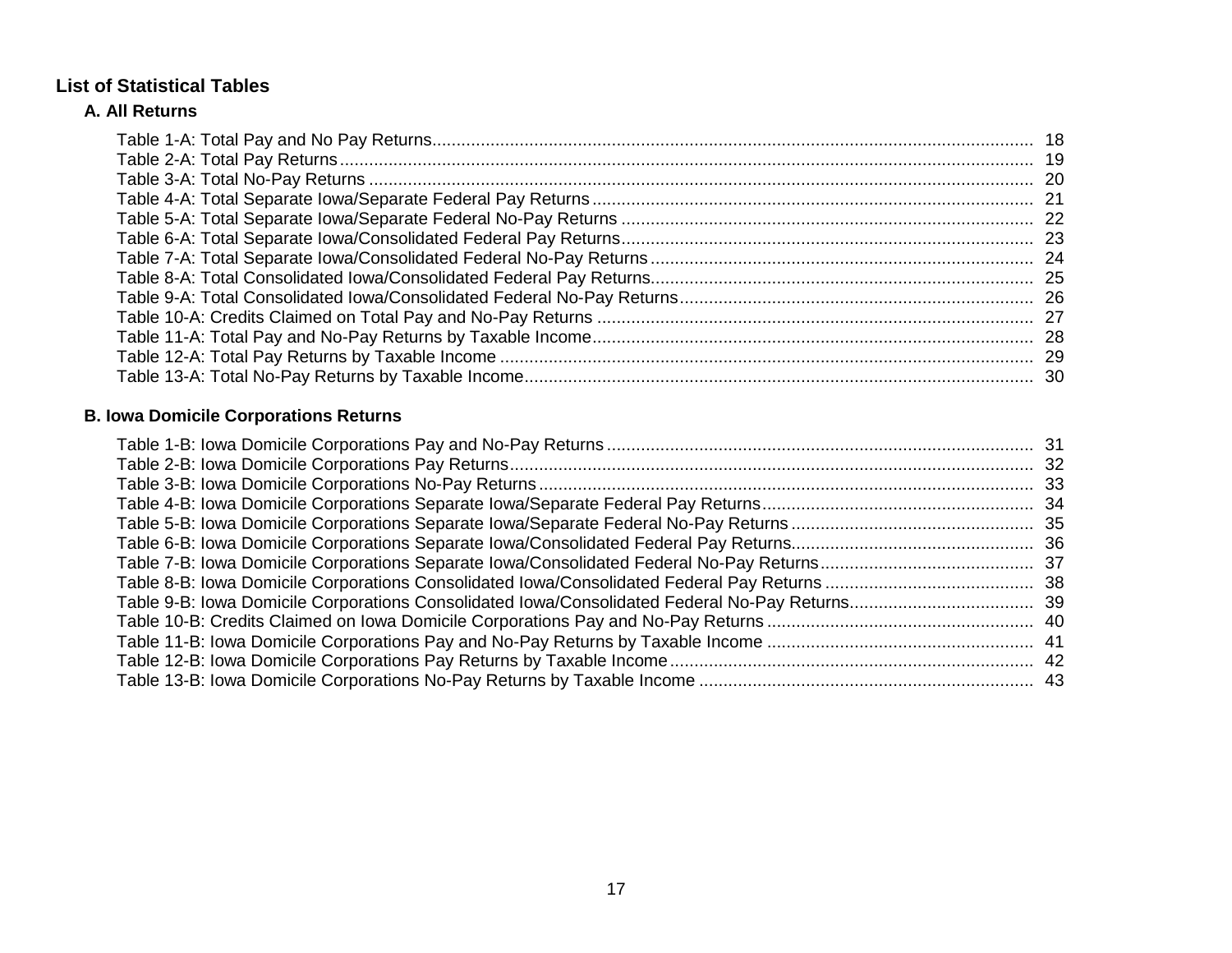#### **Table 1A Total Pay And No-Pay Returns**

| <b>Number of</b><br><b>Returns</b> | <b>Federal Net</b><br><b>Income</b>            | <b>Taxable Income</b> | <b>Tax Liability</b> |
|------------------------------------|------------------------------------------------|-----------------------|----------------------|
| 8,164                              | -\$129,338,630,508                             | \$115,823,056         | \$13,902,391         |
| 8,548                              | \$564,397,117                                  | \$308,998,539         | \$26,287,262         |
| 464                                | \$335,673,543                                  | \$82,755,673          | \$8,884,797          |
| 942                                | \$2,333,118,905                                | \$243,718,928         | \$27,352,320         |
| 400                                | \$2,894,045,794                                | \$107,048,675         | \$12,041,352         |
| 980                                | \$23,419,159,339                               | \$466,852,973         | \$53,803,870         |
| 316                                | \$22,750,349,097                               | \$185,014,886         | \$21,320,115         |
| 499                                | \$157,381,623,873                              | \$914,089,038         | \$110,790,629        |
| 97                                 | \$418,921,038,823                              | \$1,741,668,508       | \$211,935,460        |
| 20,410                             | \$499,260,775,983                              | \$4,165,970,276       | \$486,318,196        |
|                                    | Course Joure Department of Devenue Tay Deturne |                       |                      |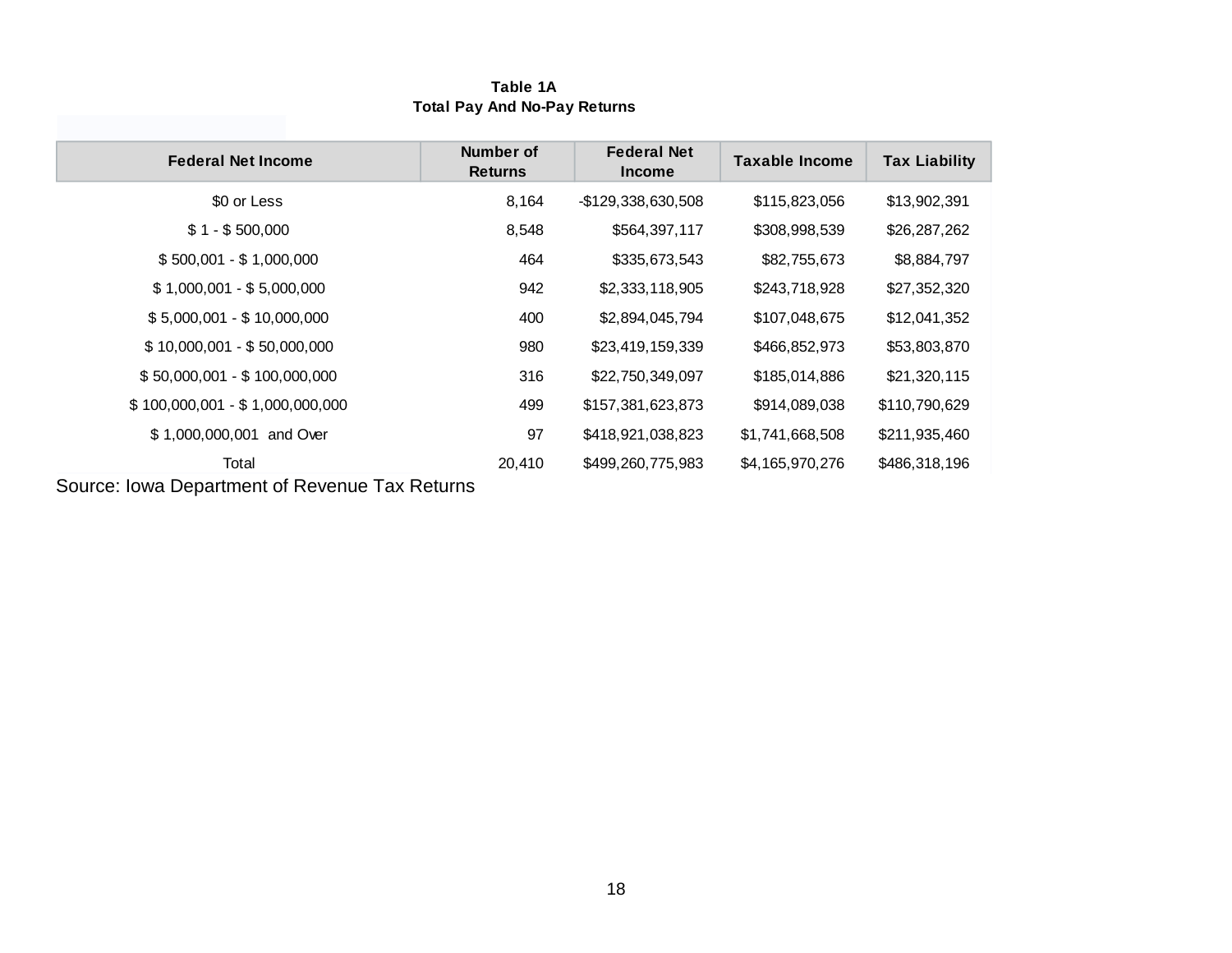#### **Table 2A Total Pay Returns**

| <b>Federal Net Income</b>            | Number of<br><b>Returns</b> | <b>Federal Net</b><br><b>Income</b> | <b>Taxable Income</b> | <b>Tax Liability</b> |
|--------------------------------------|-----------------------------|-------------------------------------|-----------------------|----------------------|
| \$<br>0 or Less                      | 382                         | -\$28,029,709,361                   | \$115,823,006         | \$13,902,391         |
| \$<br>$1 - $$<br>500,000             | 5,376                       | \$394,212,880                       | \$308,998,335         | \$26,287,262         |
| \$<br>$500,001 - $ 1,000,000$        | 313                         | \$226,434,931                       | \$82,755,646          | \$8,884,797          |
| \$<br>1,000,001 - \$ 5,000,000       | 622                         | \$1,525,559,085                     | \$243,718,863         | \$27,352,320         |
| \$<br>$5,000,001 - $ 10,000,000$     | 276                         | \$1,990,868,758                     | \$107,048,619         | \$12,041,352         |
| \$<br>$10,000,001 - $50,000,000$     | 713                         | \$17,498,669,882                    | \$466,852,852         | \$53,803,870         |
| \$<br>50,000,001 - \$ 100,000,000    | 249                         | \$17,920,725,826                    | \$185,014,875         | \$21,320,115         |
| \$<br>100,000,001 - \$ 1,000,000,000 | 422                         | \$134,817,535,595                   | \$914,089,025         | \$110,790,629        |
| \$<br>1,000,000,001 and Over         | 77                          | \$310,529,719,095                   | \$1,741,668,508       | \$211,935,460        |
| Total                                | 8,430                       | \$456,874,016,691                   | \$4,165,969,727       | \$486,318,196        |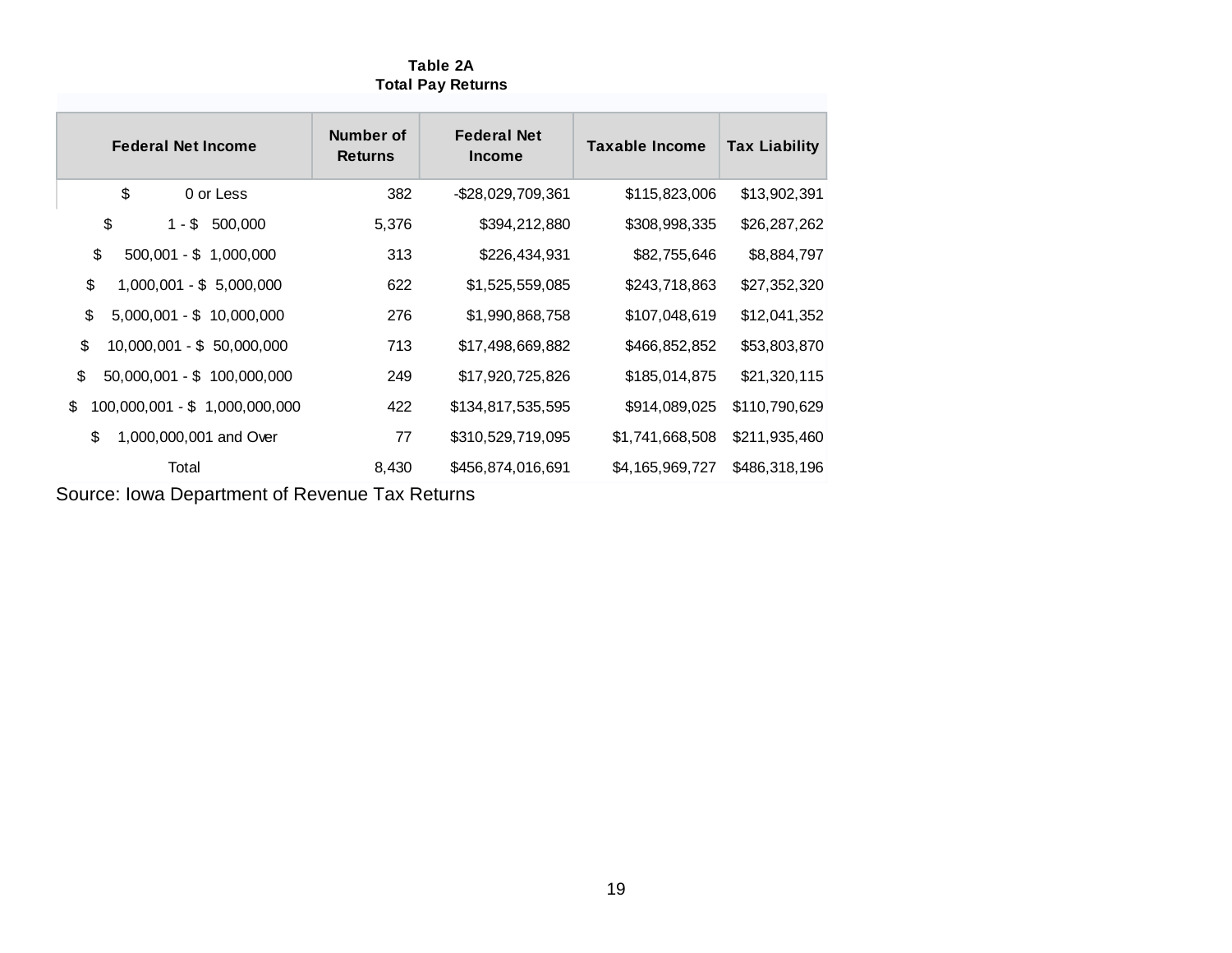| <b>Federal Net Income</b>           | Number of<br><b>Returns</b> | <b>Federal Net Income</b> | <b>Taxable Income</b> | <b>Tax Liability</b> |
|-------------------------------------|-----------------------------|---------------------------|-----------------------|----------------------|
| \$<br>0 or Less                     | 7,782                       | $-$101,308,921,147$       | \$50                  | \$0                  |
| \$<br>$1 - $500,000$                | 3,172                       | \$170,184,237             | \$204                 | \$0                  |
| \$<br>$500,001 - $ 1,000,000$       | 151                         | \$109,238,612             | \$27                  | \$0                  |
| \$<br>$1,000,001 - $5,000,000$      | 320                         | \$807,559,820             | \$64                  | \$0                  |
| \$<br>$5,000,001 - $ 10,000,000$    | 124                         | \$903,177,036             | \$57                  | \$0                  |
| \$<br>$10,000,001 - $50,000,000$    | 267                         | \$5,920,489,457           | \$122                 | \$0                  |
| \$<br>$50,000,001 - $ 100,000,000$  | 67                          | \$4,829,623,271           | \$12                  | \$0                  |
| 100,000,001 - \$ 1,000,000,000<br>S | 77                          | \$22,564,088,278          | \$13                  | \$0                  |
| 1,000,000,001 and Over<br>\$        | 20                          | \$108,391,319,728         | \$0                   | \$0                  |
| Total                               | 11,980                      | \$42,386,759,292          | \$548                 | \$0                  |

#### **Table 3A Total No-Pay Returns**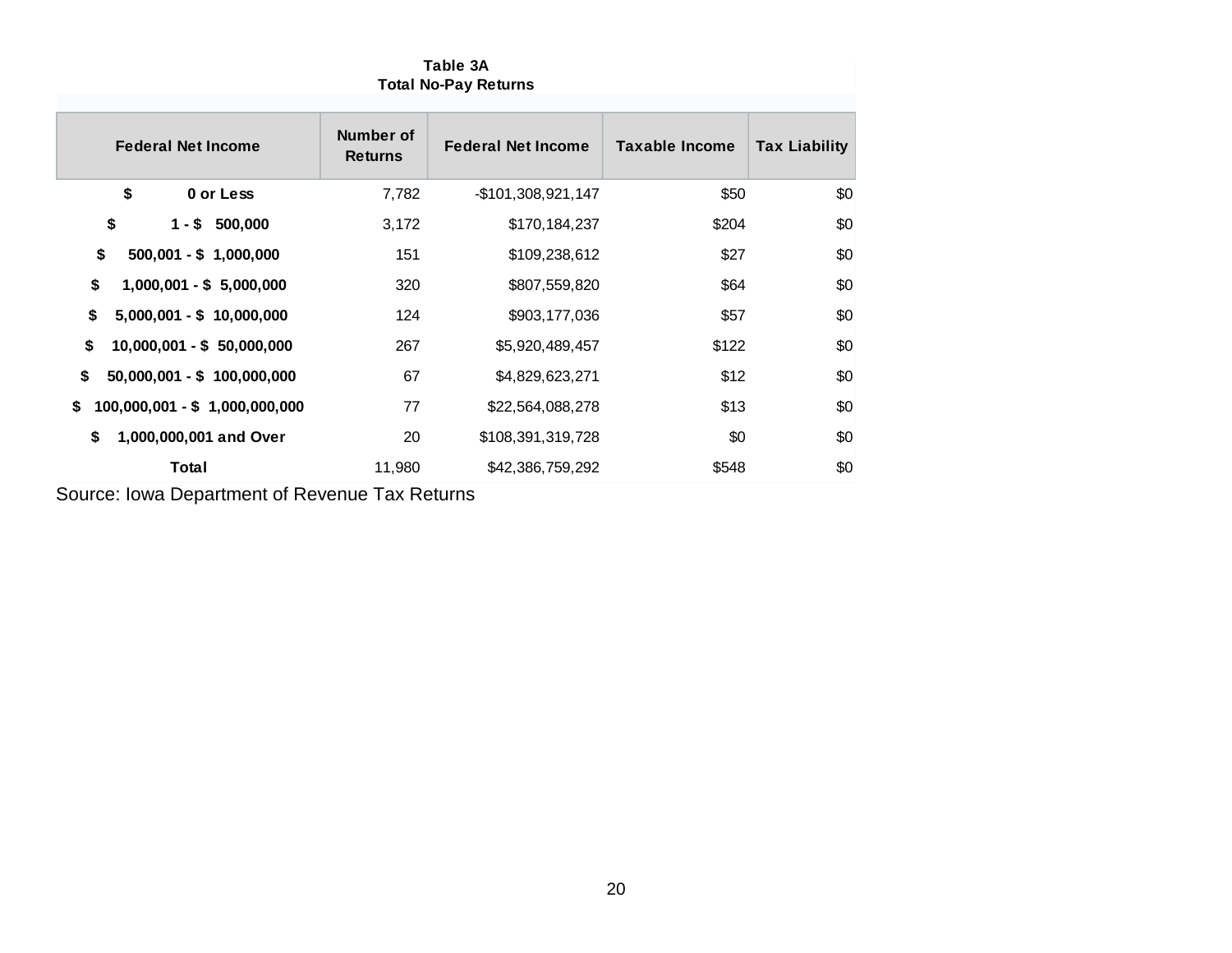#### **Table 4A Total Separate Iowa/Separate Federal Pay Returns**

| <b>Federal Net Income</b>          | Number of<br><b>Returns</b> | <b>Federal Net</b><br><b>Income</b> | <b>Taxable Income</b> | <b>Tax Liability</b> |
|------------------------------------|-----------------------------|-------------------------------------|-----------------------|----------------------|
| \$<br>0 or Less                    | 268                         | $-$504,409,402$                     | \$21,124,613          | \$2,093,031          |
| \$<br>$1 - $500,000$               | 5,187                       | \$359,227,089                       | \$287,752,389         | \$24,177,984         |
| \$<br>$500,001 - $ 1,000,000$      | 236                         | \$167,928,813                       | \$64,032,586          | \$6,812,016          |
| \$<br>$1,000,001 - $5,000,000$     | 316                         | \$733,416,048                       | \$137,400,819         | \$15,350,967         |
| \$<br>$5,000,001 - $ 10,000,000$   | 95                          | \$678,329,143                       | \$44,957,034          | \$5,102,569          |
| \$<br>$10,000,001 - $ 50,000,000$  | 98                          | \$2,058,634,982                     | \$44,628,199          | \$4,950,083          |
| \$<br>$50,000,001 - $ 100,000,000$ | 16                          | \$1,123,395,885                     | \$20,155,166          | \$2,392,159          |
| 100,000,001 and Over<br>S          | 31                          | \$8,314,104,678                     | \$92,849,297          | \$10,945,343         |
| Total                              | 6,247                       | \$12,930,627,236                    | \$712,900,103         | \$71,824,152         |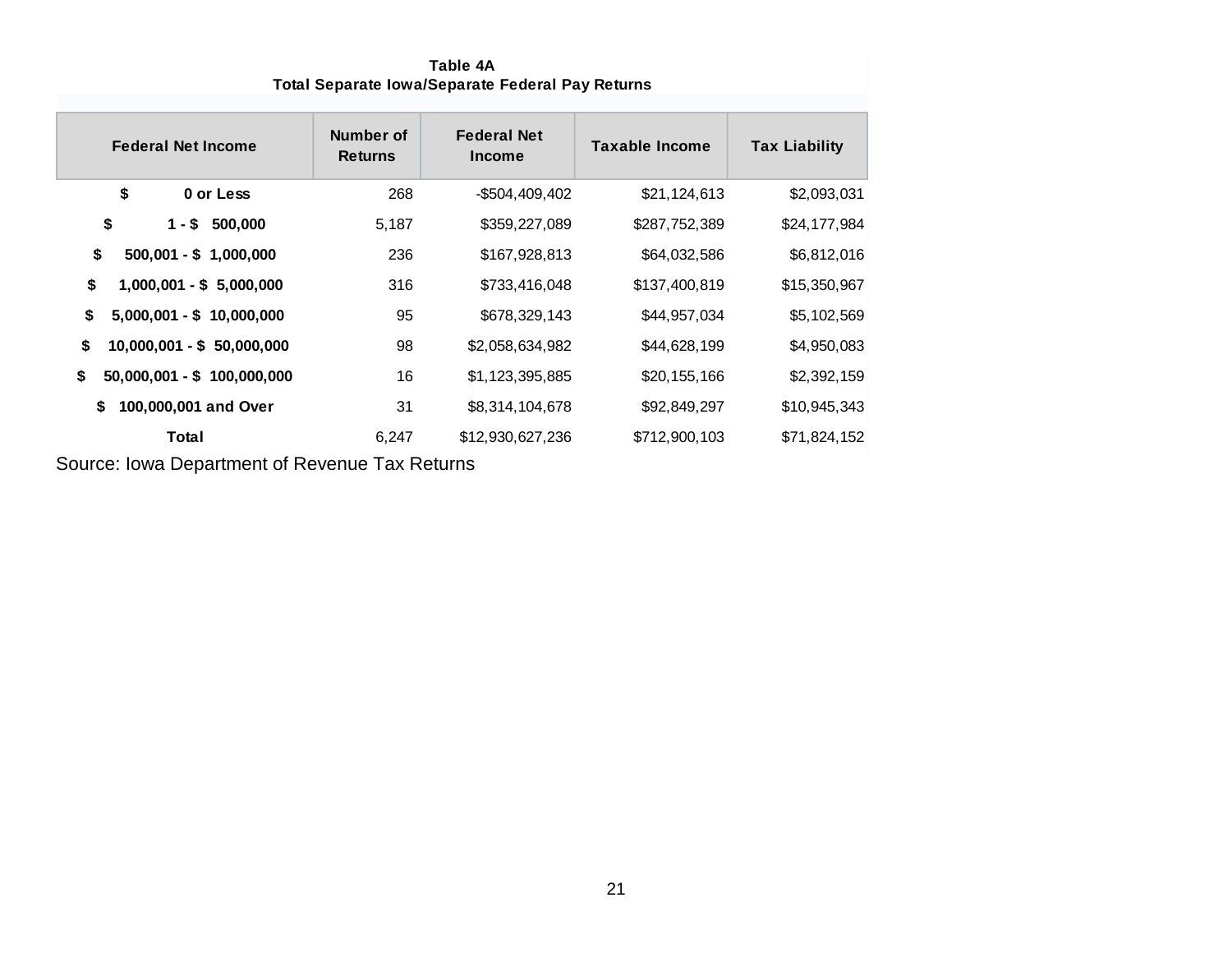| <b>Federal Net Income</b>          | Number of<br><b>Returns</b> | <b>Federal Net Income</b> | <b>Taxable Income</b> | <b>Tax Liability</b> |
|------------------------------------|-----------------------------|---------------------------|-----------------------|----------------------|
| \$<br>0 or Less                    | 6,460                       | $-$ \$6,065,603,684       | \$36                  | \$0                  |
| \$<br>$1 - $500,000$               | 2,986                       | \$141,819,690             | \$187                 | \$0                  |
| \$<br>$500,001 - $ 1,000,000$      | 75                          | \$54,195,214              | \$22                  | \$0                  |
| \$<br>$1,000,001 - $5,000,000$     | 118                         | \$262,796,100             | \$22                  | \$0                  |
| $5,000,001 - $ 10,000,000$<br>\$   | 25                          | \$172,340,596             | \$11                  | \$0                  |
| \$<br>$10,000,001 - $ 50,000,000$  | 36                          | \$697,460,195             | \$35                  | \$0                  |
| $50,000,001 - $ 100,000,000$<br>\$ | 6                           | \$448,643,488             | \$0                   | \$0                  |
| 100,000,001 and Over<br>S.         | 8                           | \$17,442,736,221          | \$3                   | \$0                  |
| Total                              | 9,714                       | \$13,154,387,820          | \$316                 | \$0                  |

**Table 5A Total Separate Iowa/Separate Federal No-Pay Returns**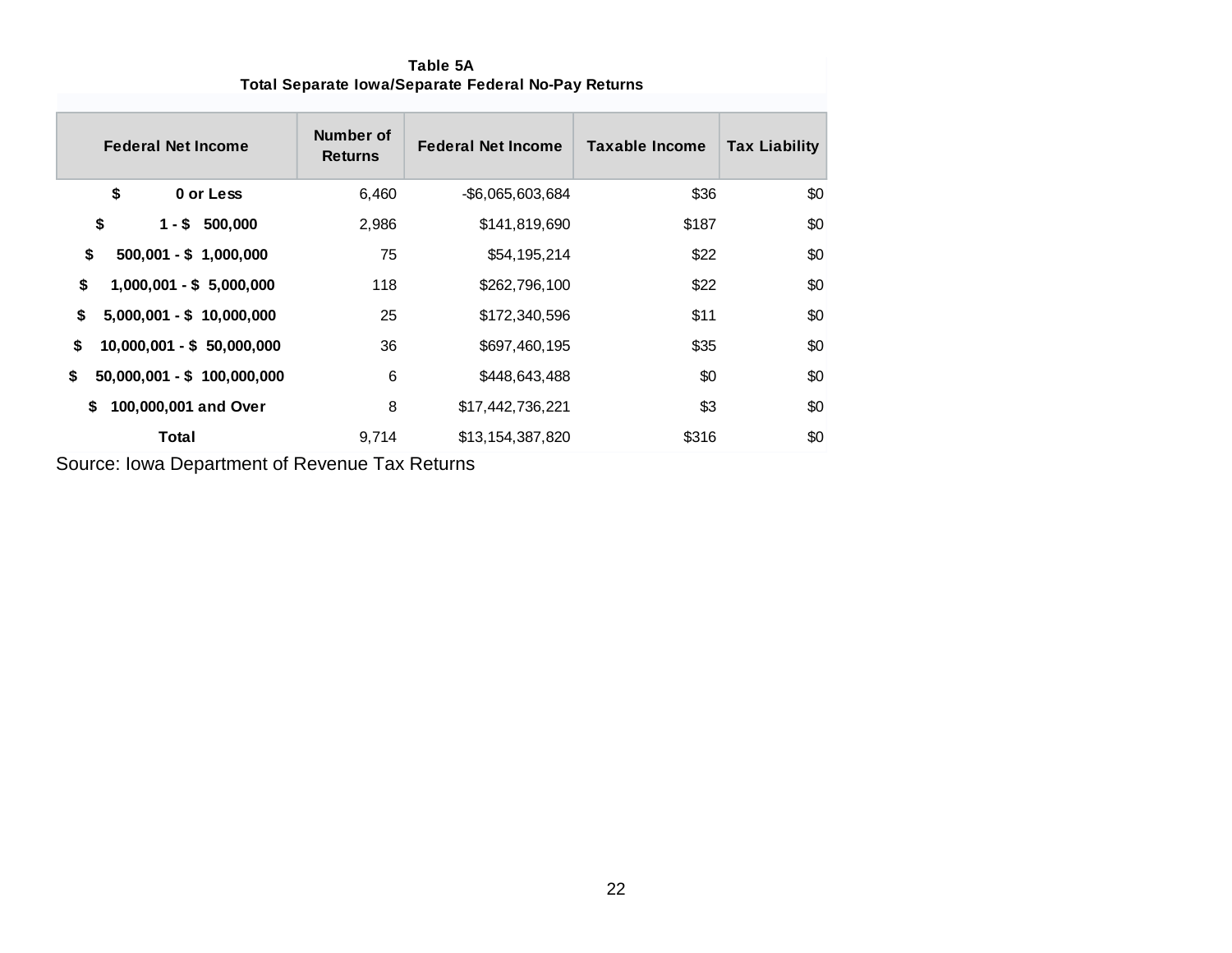| <b>Federal Net Income</b>            | Number of<br><b>Returns</b> | <b>Federal Net Income</b> | Taxable Income  | <b>Tax Liability</b> |
|--------------------------------------|-----------------------------|---------------------------|-----------------|----------------------|
| \$<br>0 or Less                      | 80                          | $-$14,262,116,655$        | \$33,940,956    | \$4,118,225          |
| \$<br>$1 - $$<br>500,000             | 109                         | \$21,270,099              | \$4,119,882     | \$367,992            |
| \$<br>$500,001 - $ 1,000,000$        | 47                          | \$35,521,476              | \$5,216,943     | \$582,382            |
| \$<br>$1,000,001 - $5,000,000$       | 242                         | \$639,965,627             | \$24,902,841    | \$2,494,221          |
| \$<br>$5,000,001 - $ 10,000,000$     | 158                         | \$1,137,013,079           | \$35,131,254    | \$3,783,198          |
| \$<br>$10,000,001 - $ 50,000,000$    | 555                         | \$13,872,683,798          | \$307,159,857   | \$34,367,560         |
| \$<br>$50,000,001 - $ 100,000,000$   | 198                         | \$14,282,590,780          | \$122,479,636   | \$13,914,913         |
| \$<br>100,000,001 - \$ 1,000,000,000 | 300                         | \$92,336,552,863          | \$520,255,123   | \$61,801,019         |
| \$<br>1,000,000,001 and Over         | 45                          | \$178,400,619,749         | \$609,318,417   | \$73,881,290         |
| Total                                | 1,734                       | \$286,464,100,816         | \$1,662,524,909 | \$195,310,800        |

**Table 6A Total Separate Iowa/Consolidated Federal Pay Returns**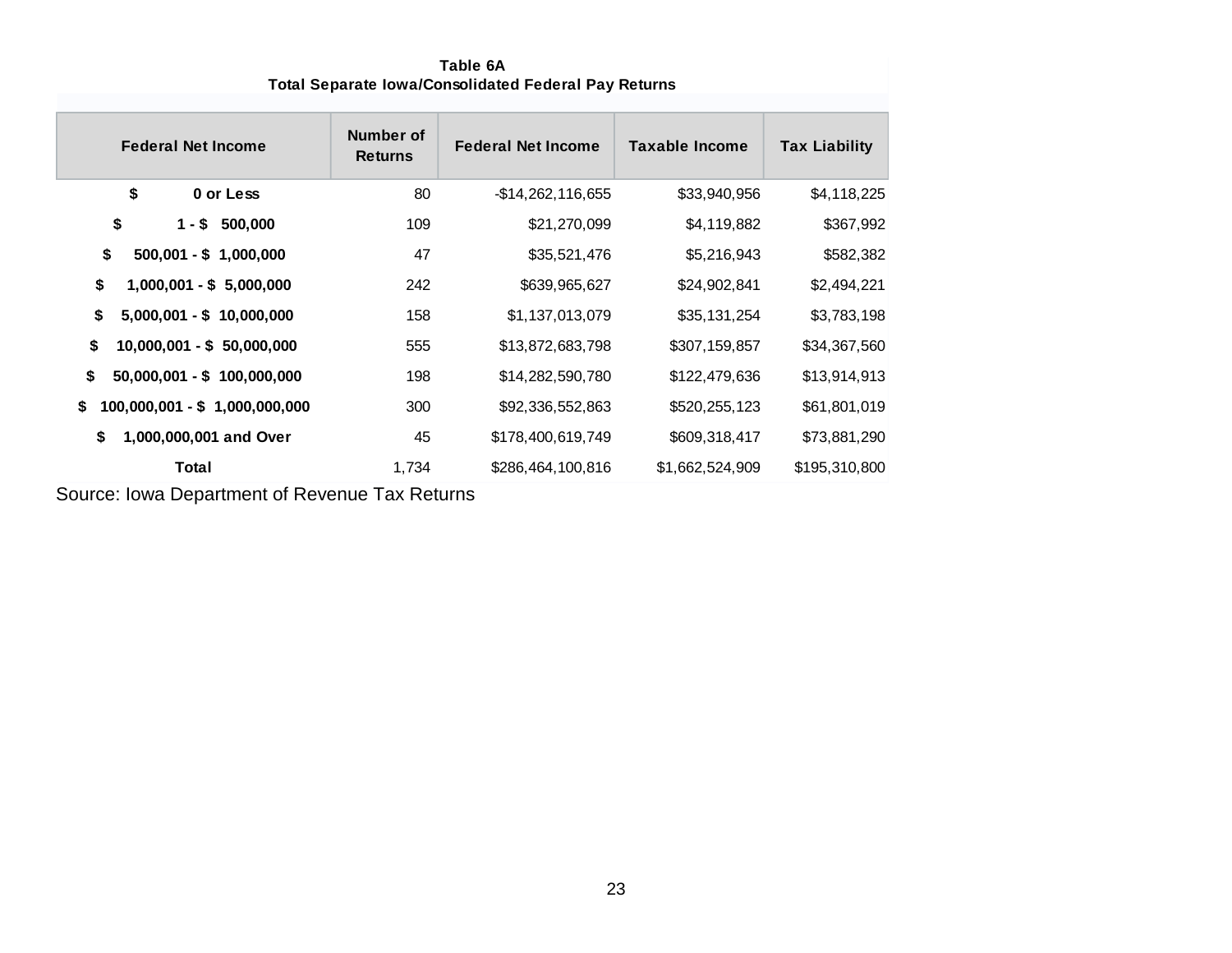| <b>Federal Net Income</b>            | Number of<br><b>Returns</b> | <b>Federal Net Income</b> | <b>Taxable Income</b> | <b>Tax Liability</b> |
|--------------------------------------|-----------------------------|---------------------------|-----------------------|----------------------|
| \$<br>0 or Less                      | 1,114                       | -\$59,507,429,101         | \$7                   | \$0                  |
| \$<br>$1 - $500,000$                 | 139                         | \$23,076,653              | \$5                   | \$0                  |
| \$<br>$500,001 - $ 1,000,000$        | 68                          | \$49,592,361              | \$5                   | \$0                  |
| \$<br>$1,000,001 - $5,000,000$       | 186                         | \$499,959,230             | \$33                  | \$0                  |
| \$<br>$5,000,001 - $ 10,000,000$     | 92                          | \$678,513,312             | \$40                  | \$0                  |
| \$<br>$10,000,001 - $ 50,000,000$    | 206                         | \$4,596,909,293           | \$66                  | \$0                  |
| \$<br>50,000,001 - \$ 100,000,000    | 52                          | \$3,799,414,591           | \$12                  | \$0                  |
| 100,000,001 - \$ 1,000,000,000<br>\$ | 60                          | \$17,243,028,896          | \$4                   | \$0                  |
| 1,000,000,001 and Over<br>S          | 11                          | \$42,246,899,320          | \$0                   | \$0                  |
| Total                                | 1,928                       | \$9,629,964,555           | \$172                 | \$0                  |

**Table 7A Total Separate Iowa/Consolidated Federal No-Pay Returns**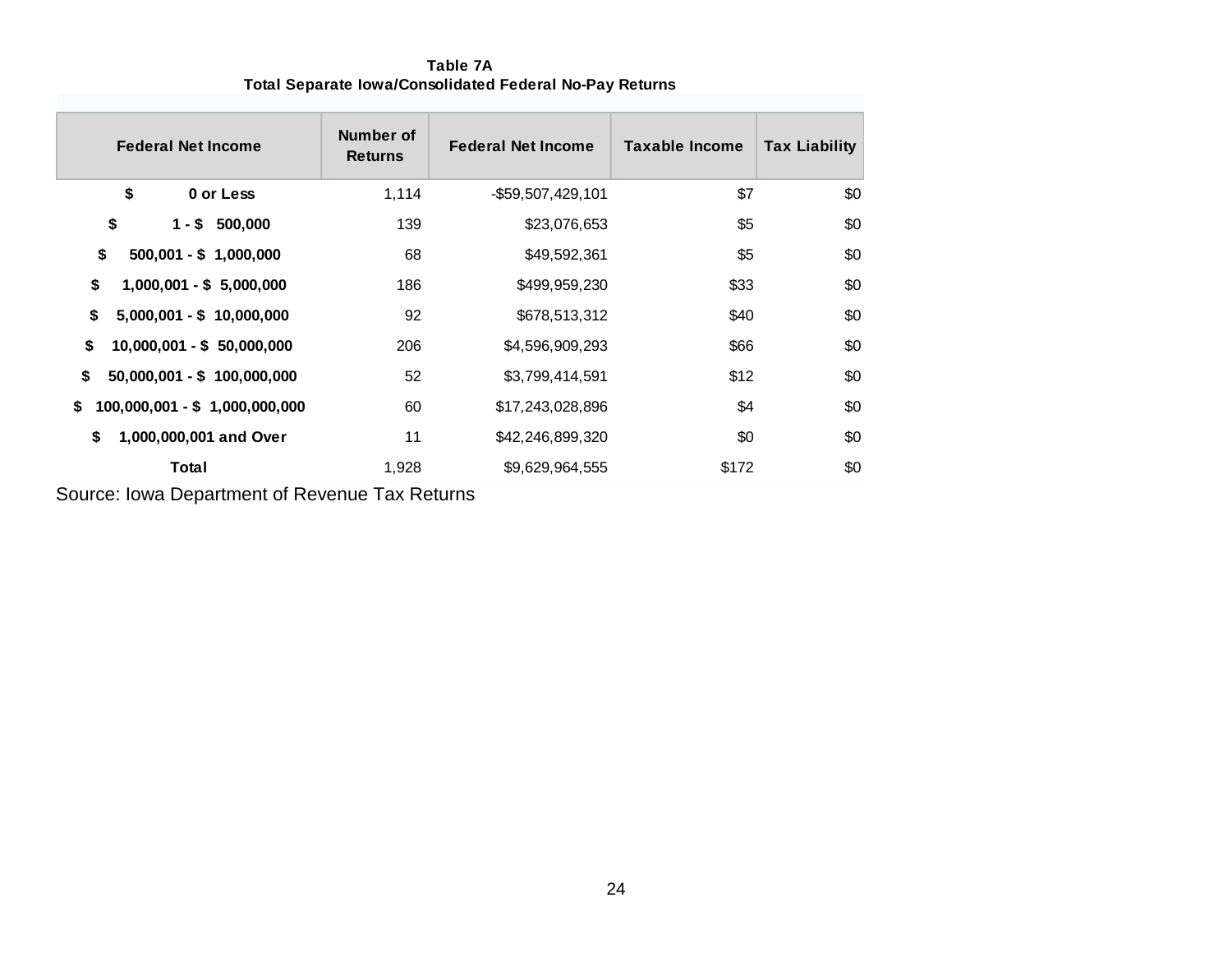**Table 8A Total Consolidated Iowa/Consolidated Federal Pay Returns**

| <b>Federal Net Income</b>            | <b>Number of</b><br><b>Returns</b> | <b>Federal Net</b><br><b>Income</b> | <b>Taxable Income</b> | <b>Tax Liability</b> |
|--------------------------------------|------------------------------------|-------------------------------------|-----------------------|----------------------|
| \$<br>0 or Less                      | 34                                 | -\$13,263,183,304                   | \$60,757,437          | \$7,691,135          |
| \$<br>500,000<br>$1 - $$             | 75                                 | \$13,669,626                        | \$17,081,939          | \$1,738,289          |
| \$<br>$500,001 - $ 1,000,000$        | 30                                 | \$22,984,642                        | \$13,506,117          | \$1,490,399          |
| \$<br>$1,000,001 - $5,000,000$       | 63                                 | \$149,617,408                       | \$81,402,803          | \$9,506,388          |
| \$<br>$5,000,001 - $ 10,000,000$     | 23                                 | \$175,526,536                       | \$26,960,330          | \$3,155,585          |
| \$<br>10,000,001 - \$ 50,000,000     | 60                                 | \$1,567,351,102                     | \$115,064,795         | \$14,486,227         |
| \$<br>$50,000,001 - $ 100,000,000$   | 35                                 | \$2,514,739,161                     | \$42,380,073          | \$5,013,043          |
| \$<br>100,000,001 - \$ 1,000,000,000 | 92                                 | \$36,024,074,830                    | \$307,800,079         | \$38,854,624         |
| \$<br>1,000,000,001 and Over         | 31                                 | \$130,271,902,570                   | \$1,125,534,618       | \$137,243,813        |
| Total                                | 443                                | \$157,476,682,571                   | \$1,790,488,191       | \$219,179,503        |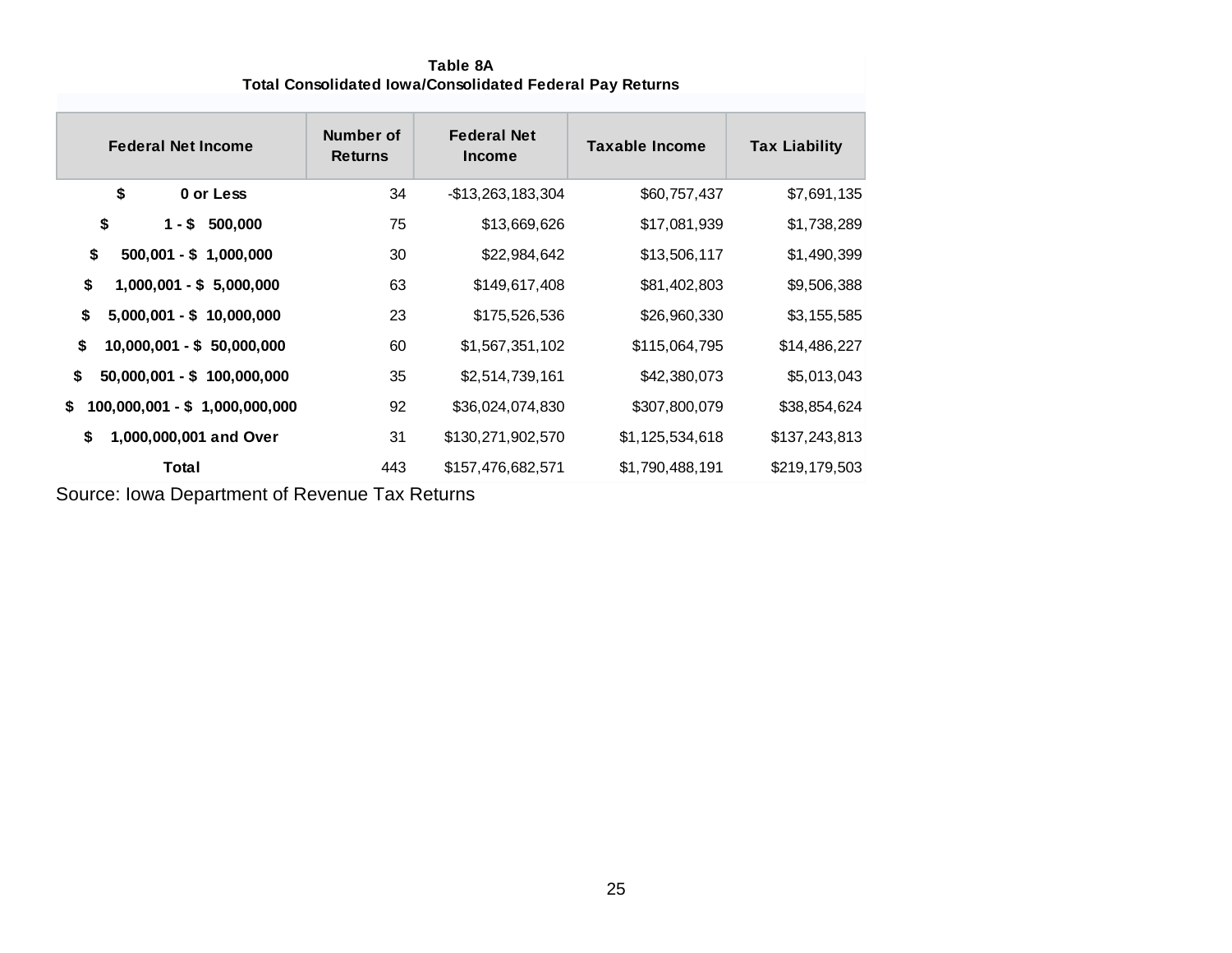| <b>Federal Net Income</b>            | Number of<br><b>Returns</b> | <b>Federal Net</b><br><b>Income</b> | <b>Taxable Income</b> | <b>Tax Liability</b> |
|--------------------------------------|-----------------------------|-------------------------------------|-----------------------|----------------------|
| \$<br>0 or Less                      | 194                         | -\$35,735,738,939                   | \$7                   | \$0                  |
| \$<br>$1 - $500,000$                 | 44                          | \$5,179,331                         | \$12                  | \$0                  |
| \$<br>$500,001 - $ 1,000,000$        | 7                           | \$4,896,964                         | \$0                   | \$0                  |
| \$<br>$1,000,001 - $5,000,000$       | 16                          | \$44,804,490                        | \$9                   | \$0                  |
| \$<br>$5,000,001 - $ 10,000,000$     | 7                           | \$52,323,128                        | \$6                   | \$0                  |
| \$<br>$10,000,001 - $ 50,000,000$    | 25                          | \$626,119,969                       | \$20                  | \$0                  |
| \$<br>$50,000,001 - $ 100,000,000$   | 9                           | \$581,565,192                       | \$0                   | \$0                  |
| 100,000,001 - \$ 1,000,000,000<br>S. | 11                          | \$3,684,448,527                     | \$6                   | \$0                  |
| \$<br>1,000,000,001 and Over         | 7                           | \$50,338,295,042                    | \$0                   | \$0                  |
| Total                                | 320                         | \$19,601,893,704                    | \$60                  | \$0                  |

**Table 9A Total Consolidated Iowa/Consolidated Federal No-Pay Returns**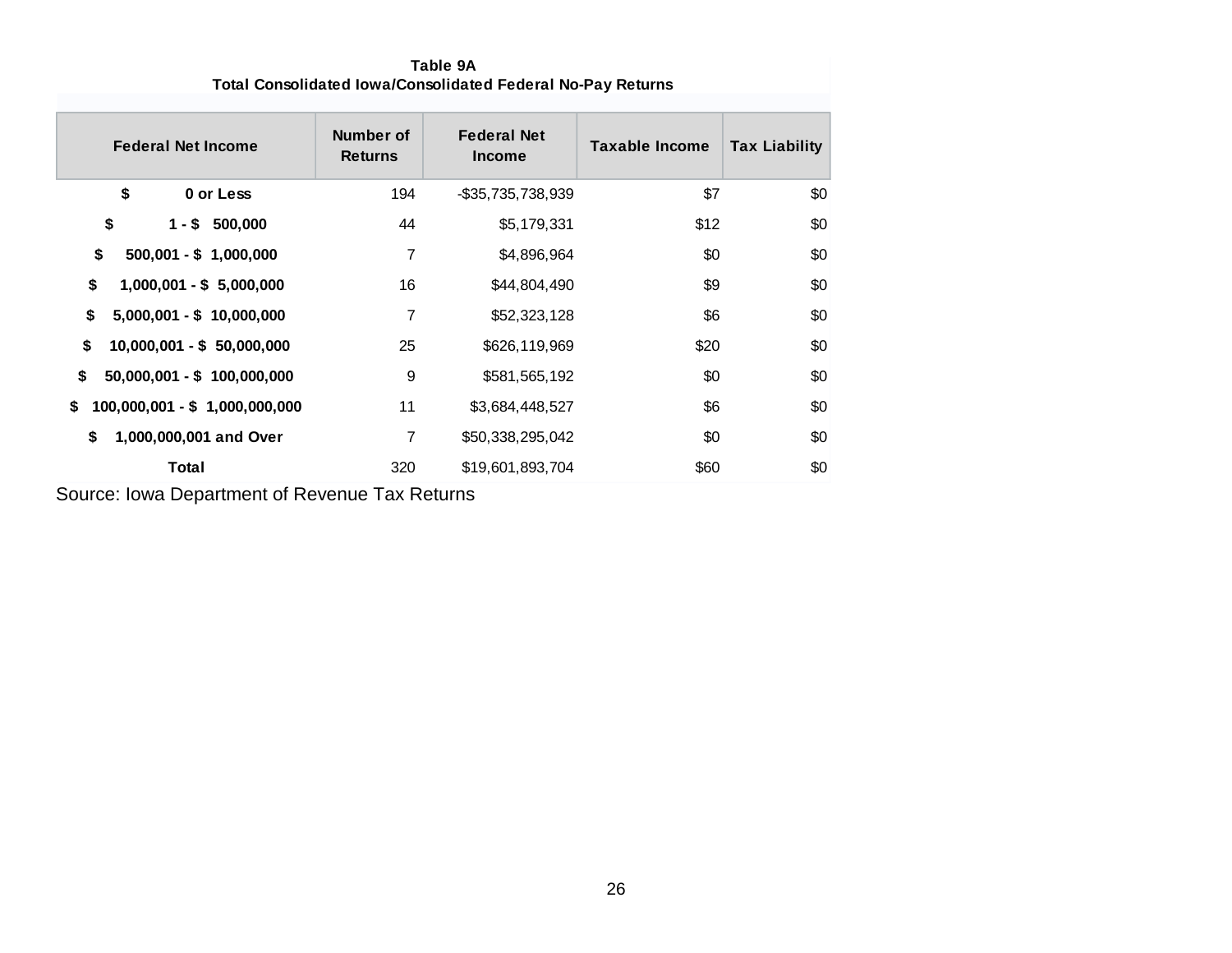**Table 10A Credits Claimed on Total Pay and No-Pay Returns**

| <b>Federal Net Income</b>            | Number of<br><b>Returns</b> | <b>Tax Credits</b> |
|--------------------------------------|-----------------------------|--------------------|
| \$<br>0 or Less                      | 8,164                       | \$9,128,938        |
| \$<br>$1 - $500,000$                 | 8,548                       | \$1,447,063        |
| \$<br>$500,001 - $ 1,000,000$        | 464                         | \$472,233          |
| \$<br>1,000,001 - \$ 5,000,000       | 942                         | \$2,689,969        |
| \$<br>$5,000,001 - $ 10,000,000$     | 400                         | \$727,498          |
| \$<br>$10,000,001 - $50,000,000$     | 980                         | \$8,308,191        |
| \$<br>50,000,001 - \$ 100,000,000    | 316                         | \$3,694,195        |
| 100,000,001 - \$ 1,000,000,000<br>S. | 499                         | \$13,753,844       |
| \$<br>1,000,000,001 and Over         | 97                          | \$35,004,105       |
| Total                                | 20,410                      | \$75,226,036       |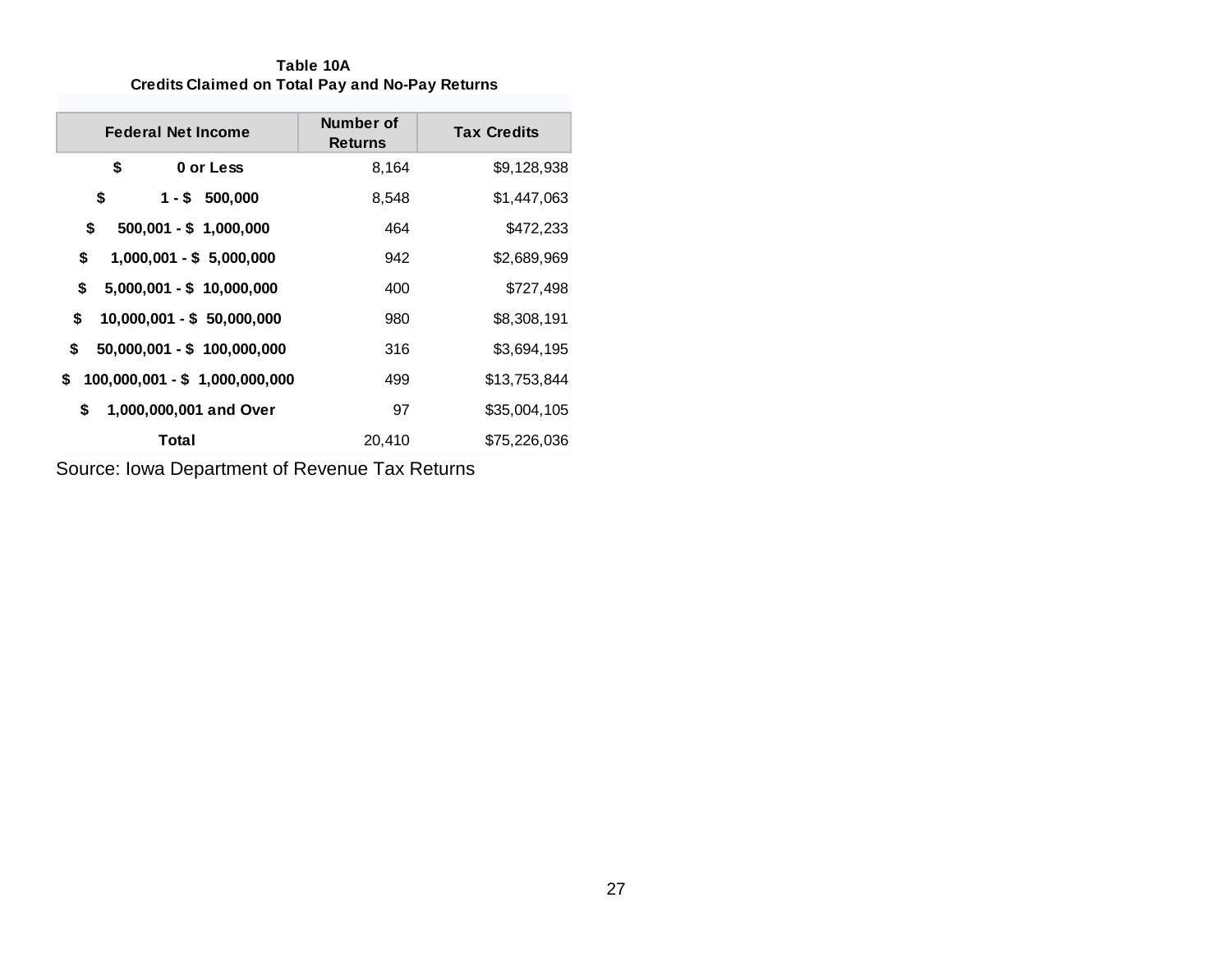| <b>Taxable Income Groups</b>     | Number of<br><b>Returns</b> | <b>Federal Net Income</b> | Taxable Income  | <b>Tax Liability</b> |
|----------------------------------|-----------------------------|---------------------------|-----------------|----------------------|
| \$<br>0 or Less                  | 11,621                      | \$92,820,087,242          | \$0             | \$5,706,251          |
| \$<br>25,000<br>1 - \$           | 4,183                       | \$71,017,600,302          | \$27,642,979    | \$4,715,868          |
| \$<br>$25,001 - $ 100,000$       | 2,189                       | \$13,062,347,418          | \$116,665,229   | \$8,324,910          |
| \$<br>$100,001 - $250,000$       | 1,065                       | \$14,970,527,996          | \$169,027,364   | \$14,367,264         |
| \$<br>$250,001 - $500,000$       | 491                         | \$15,384,807,490          | \$170,494,112   | \$17,058,010         |
| \$<br>$500,001 - $ 1,000,000$    | 366                         | \$23,168,622,103          | \$256,886,691   | \$28,092,079         |
| \$<br>$1,000,001 - $5,000,000$   | 372                         | \$92,087,932,328          | \$812,337,165   | \$94,690,455         |
| \$<br>$5,000,001 - $ 10,000,000$ | 71                          | \$30,954,406,789          | \$474,615,171   | \$56,978,597         |
| \$<br>10,000,001 and Over        | 52                          | \$145,794,444,315         | \$2,138,301,564 | \$256,384,762        |
| Total                            | 20,410                      | \$499,260,775,983         | \$4,165,970,276 | \$486,318,196        |

**Table 11A Total Pay and No-Pay Returns by Taxable Income**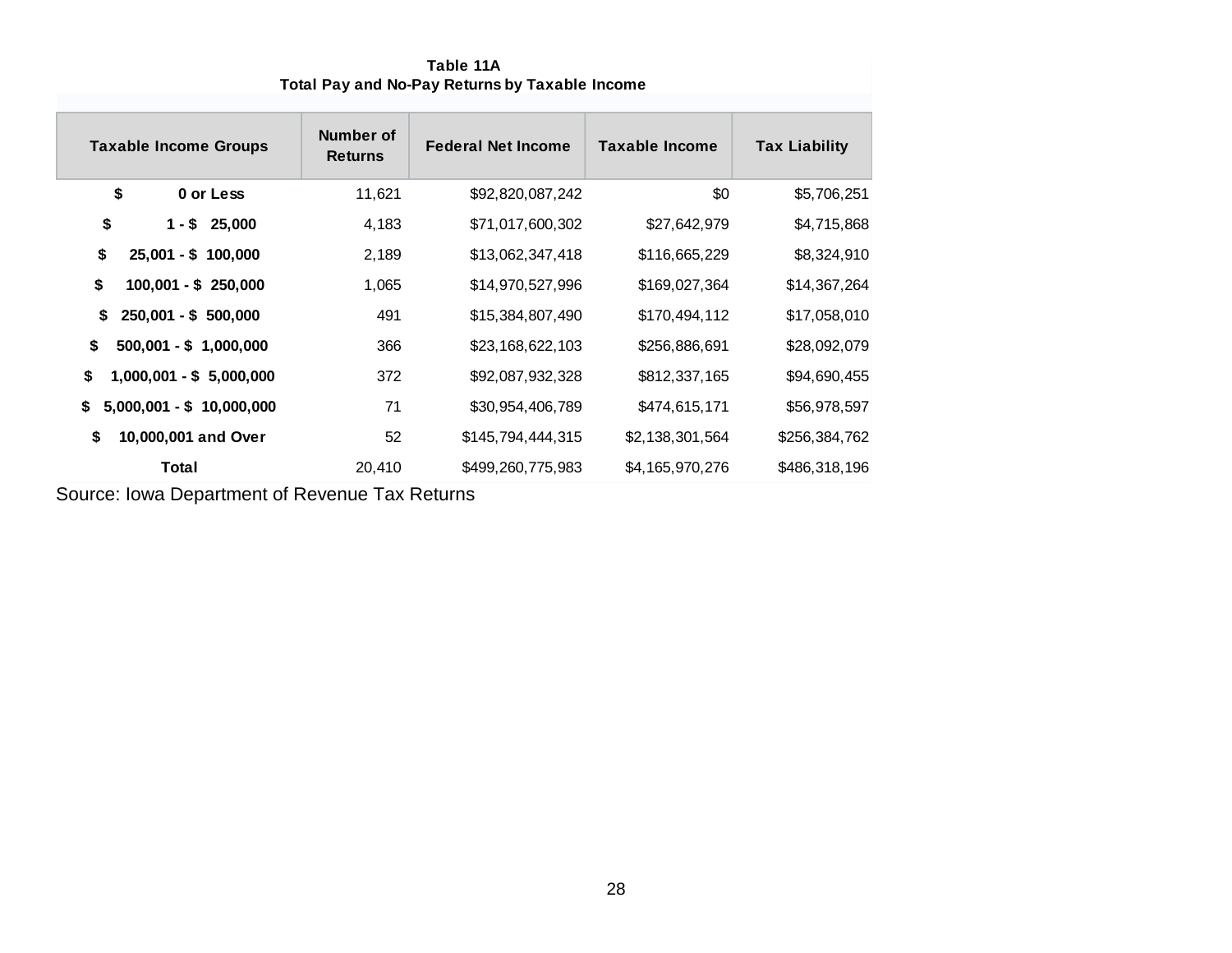| <b>Taxable Income Groups</b>     | Number of<br><b>Returns</b> | <b>Federal Net Income</b> | Taxable Income  | <b>Tax Liability</b> |
|----------------------------------|-----------------------------|---------------------------|-----------------|----------------------|
| \$<br>0 or Less                  | 142                         | \$53,624,294,342          | \$0             | \$5,706,251          |
| \$<br>$1 - $25,000$              | 3,682                       | \$67,826,633,910          | \$27,642,431    | \$4,715,868          |
| \$<br>$25,001 - $ 100,000$       | 2,189                       | \$13,062,347,418          | \$116,665,229   | \$8,324,910          |
| \$<br>$100,001 - $250,000$       | 1,065                       | \$14,970,527,996          | \$169,027,364   | \$14,367,264         |
| $250,001 - $500,000$<br>\$       | 491                         | \$15,384,807,490          | \$170,494,112   | \$17,058,010         |
| \$<br>$500,001 - $ 1,000,000$    | 366                         | \$23,168,622,103          | \$256,886,691   | \$28,092,079         |
| \$<br>$1,000,001 - $5,000,000$   | 372                         | \$92,087,932,328          | \$812,337,165   | \$94,690,455         |
| $5,000,001 - $ 10,000,000$<br>\$ | 71                          | \$30,954,406,789          | \$474,615,171   | \$56,978,597         |
| \$<br>10,000,001 and Over        | 52                          | \$145,794,444,315         | \$2,138,301,564 | \$256,384,762        |
| <b>Total</b>                     | 8,430                       | \$456,874,016,691         | \$4,165,969,727 | \$486,318,196        |

**Table 12A Total Pay Returns by Taxable Income**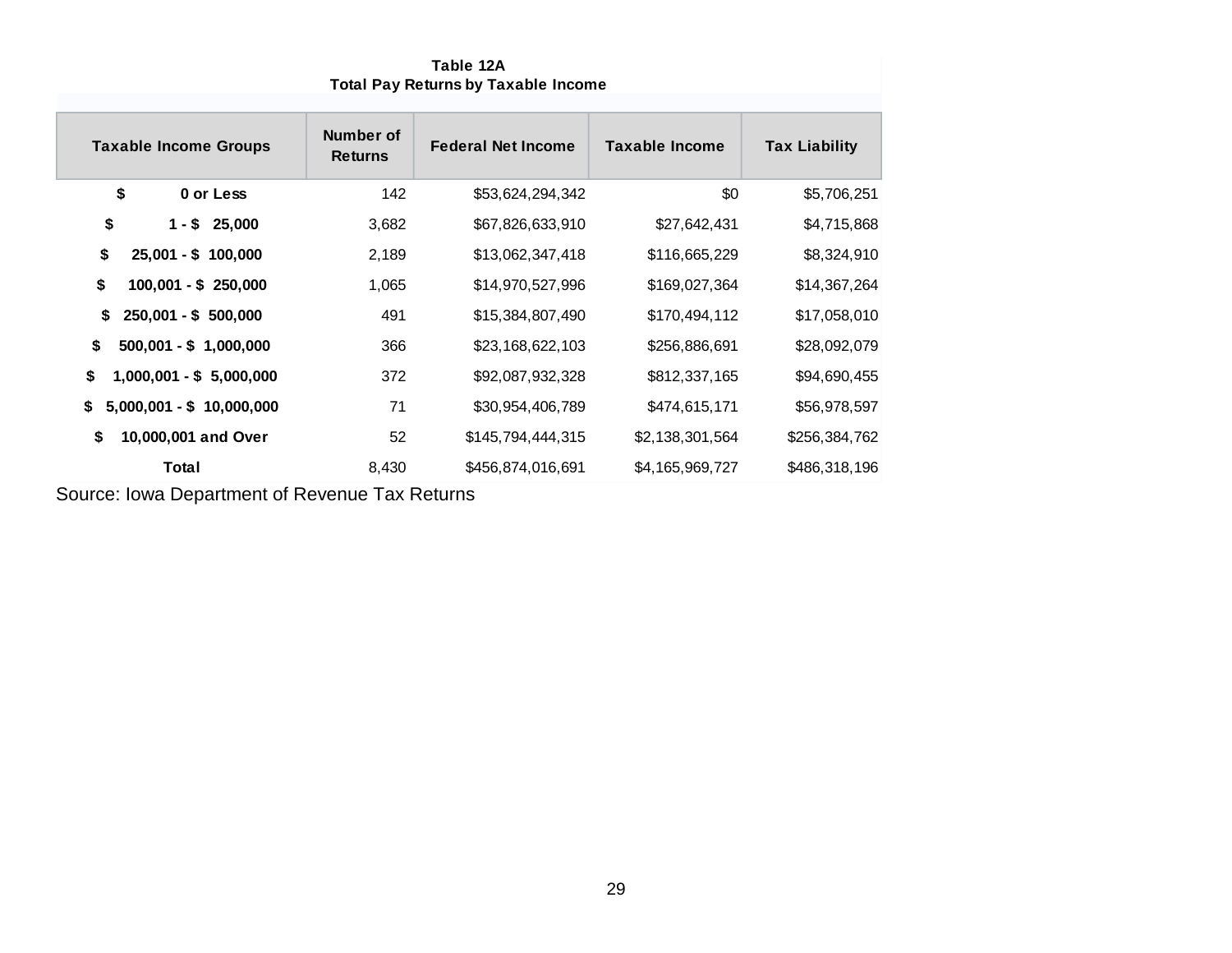**Table 13A Total No-Pay Returns by Taxable Income**

|    | <b>Taxable Income Groups</b> | Number of<br><b>Returns</b> | <b>Federal Net</b><br><b>Income</b> | Taxable Income | <b>Tax Liability</b> |
|----|------------------------------|-----------------------------|-------------------------------------|----------------|----------------------|
| \$ | 0 or Less                    | 11.479                      | \$39,195,792,900                    | \$0            | \$0                  |
| S  | 1 and Over                   | 501                         | \$3,190,966,392                     | \$548          | \$0                  |
|    | Total                        | 11,980                      | \$42,386,759,292                    | \$548          | \$0                  |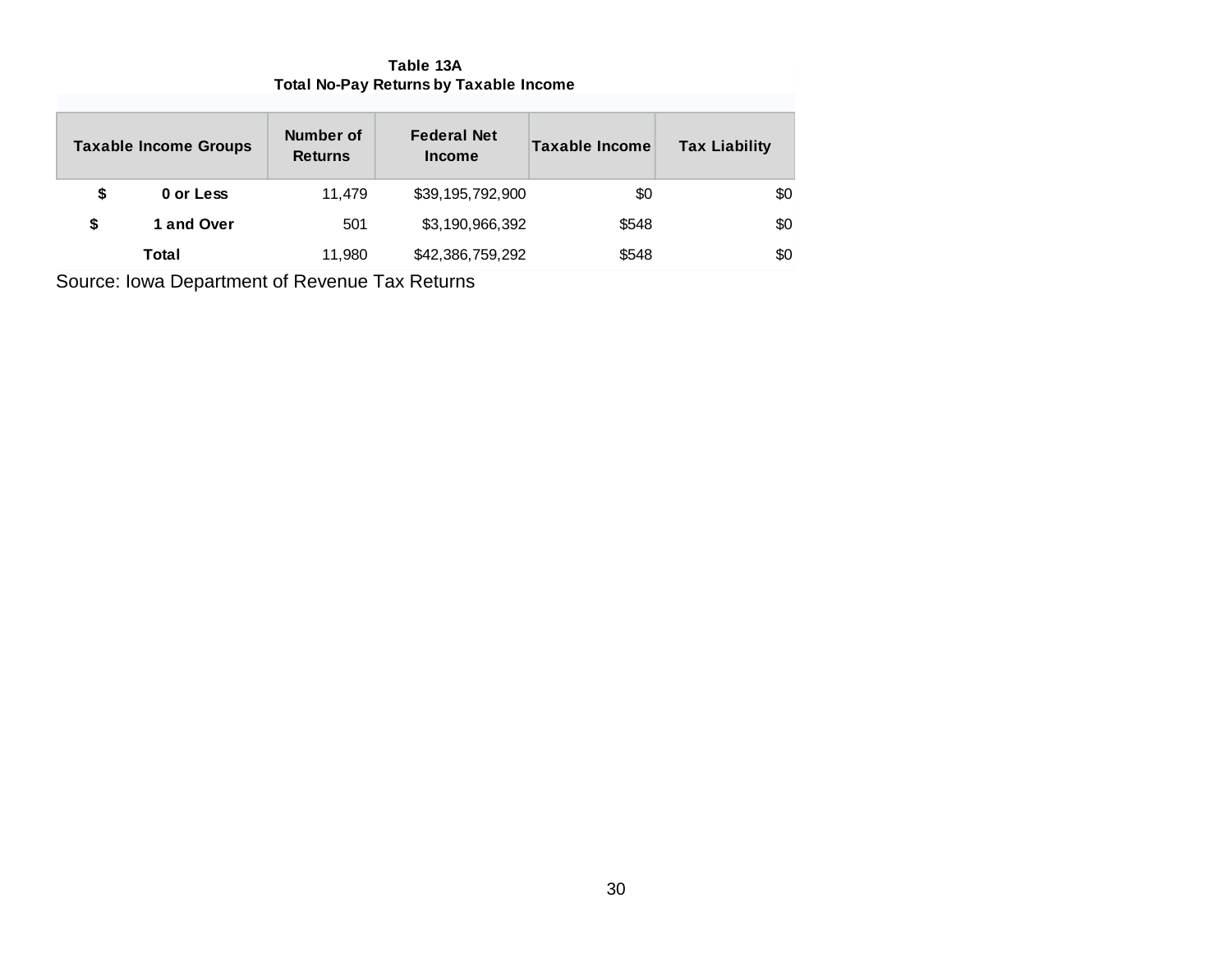#### **Table 1B**

| <b>Federal Net Income</b>             | Number of<br><b>Returns</b> | <b>Federal Net</b><br><b>Income</b> | <b>Taxable Income</b> | <b>Tax Liability</b> |
|---------------------------------------|-----------------------------|-------------------------------------|-----------------------|----------------------|
| \$<br>0 or Less                       | 5,921                       | $-$ \$3,495,546,498                 | \$33,059,896          | \$3,592,679          |
| \$<br>$1 - $ 500,000$                 | 7,271                       | \$389,232,120                       | \$290,975,225         | \$24,821,532         |
| \$<br>$500,001 - $ 1,000,000$         | 147                         | \$103,615,414                       | \$67,883,465          | \$7,425,784          |
| \$<br>$1,000,001 - $5,000,000$        | 156                         | \$342,017,280                       | \$182,422,744         | \$21,064,789         |
| \$<br>$5,000,001 - $ 10,000,000$      | 33                          | \$242,678,745                       | \$53,519,958          | \$6,362,896          |
| \$<br>$10,000,001 - $ 50,000,000$     | 48                          | \$1,273,682,833                     | \$169,765,593         | \$20,748,359         |
| \$<br>$50,000,001 - $ 100,000,000$    | 14                          | \$998,266,950                       | \$11,482,015          | \$1,334,236          |
| \$<br>$100,000,001 - $ 1,000,000,000$ | 21                          | \$5,662,625,405                     | \$48,412,566          | \$6,850,448          |
| 1,000,000,001 and Over<br>\$          | 5                           | \$17,345,510,480                    | \$357,399,829         | \$42,857,979         |
| Total                                 | 13,616                      | \$22,862,082,729                    | \$1,214,921,290       | \$135,058,702        |

#### **Iowa Domicile Corporations Pay and No-Pay Returns**

Source: Iowa Department of Revenue Tax Returns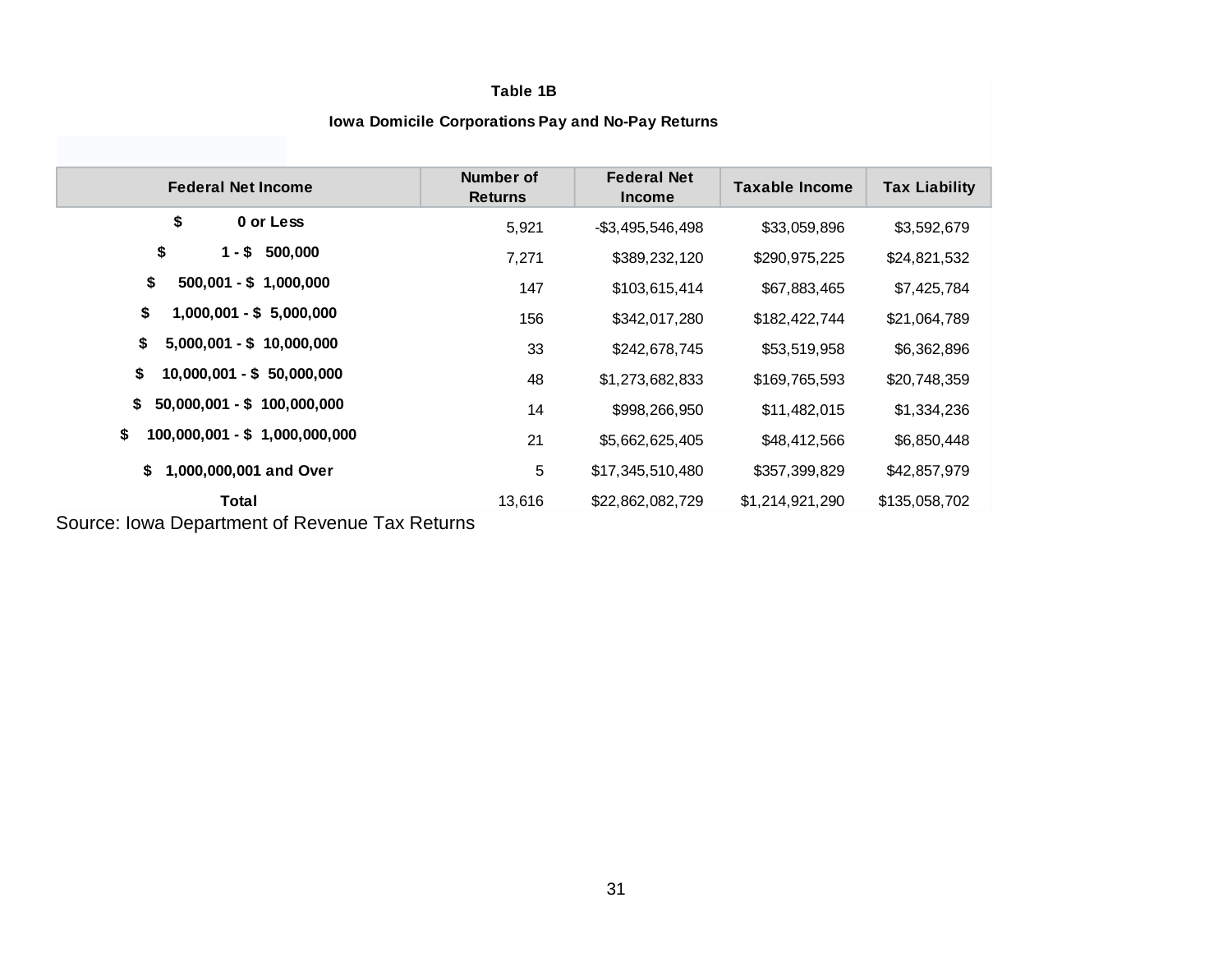**Table 2B Iowa Domicile Corporations Pay Returns**

| <b>Federal Net Income</b>          | Number of<br><b>Returns</b> | <b>Federal Net</b><br><b>Income</b> | <b>Taxable Income</b> | <b>Tax Liability</b> |
|------------------------------------|-----------------------------|-------------------------------------|-----------------------|----------------------|
| \$<br>0 or Less                    | 223                         | $-$ \$468,293,170                   | \$33,059,880          | \$3,592,679          |
| \$<br>500,000<br>1 - \$            | 4,677                       | \$291,454,846                       | \$290,975,103         | \$24,821,532         |
| \$<br>$500,001 - $ 1,000,000$      | 128                         | \$90,068,541                        | \$67,883,462          | \$7,425,784          |
| \$<br>$1,000,001 - $5,000,000$     | 135                         | \$292,328,057                       | \$182,422,743         | \$21,064,789         |
| \$<br>$5,000,001 - $ 10,000,000$   | 28                          | \$208,334,083                       | \$53,519,956          | \$6,362,896          |
| \$<br>$10,000,001 - $ 50,000,000$  | 39                          | \$1,055,185,212                     | \$169,765,592         | \$20,748,359         |
| \$<br>$50,000,001 - $ 100,000,000$ | 9                           | \$679,695,049                       | \$11,482,013          | \$1,334,236          |
| 100,000,001 and Over<br>\$         | 22                          | \$21,135,409,858                    | \$405,812,395         | \$49,708,427         |
| Total                              | 5,261                       | \$23,284,182,476                    | \$1,214,921,144       | \$135,058,702        |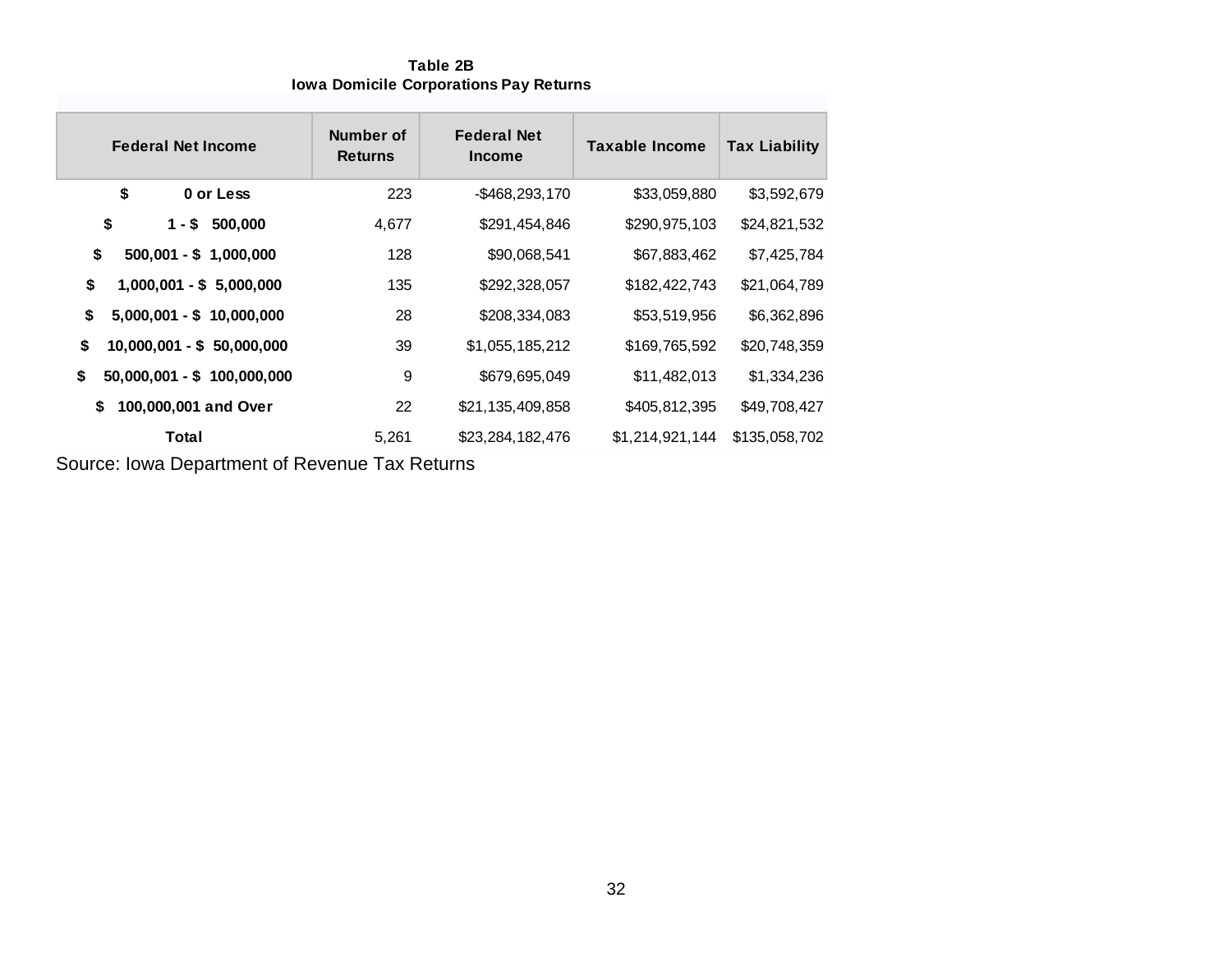| <b>Federal Net Income</b>        | Number of<br><b>Returns</b> | <b>Federal Net</b><br><b>Income</b> | <b>Taxable Income</b> | <b>Tax Liability</b> |
|----------------------------------|-----------------------------|-------------------------------------|-----------------------|----------------------|
| \$<br>0 or Less                  | 5,698                       | $-$ \$3,027,253,328                 | \$16                  | \$0                  |
| \$<br>$1 - $500,000$             | 2,594                       | \$97,777,274                        | \$123                 | \$0                  |
| \$<br>$500,001 - $ 1,000,000$    | 19                          | \$13,546,873                        | \$2                   | \$0                  |
| \$<br>$1,000,001 - $5,000,000$   | 21                          | \$49,689,223                        | \$1                   | \$0                  |
| \$<br>$5,000,001 - $ 10,000,000$ | 5                           | \$34,344,662                        | \$2                   | \$0                  |
| 10,000,001 - \$ 50,000,000<br>\$ | 9                           | \$218,497,621                       | \$1                   | \$0                  |
| \$<br>50,000,001 and Over        | 9                           | \$2,191,297,928                     | \$1                   | \$0                  |
| Total                            | 8,355                       | -\$422,099,747                      | \$146                 | \$0                  |

**Table 3B Iowa Domicile Corporations No-Pay Returns**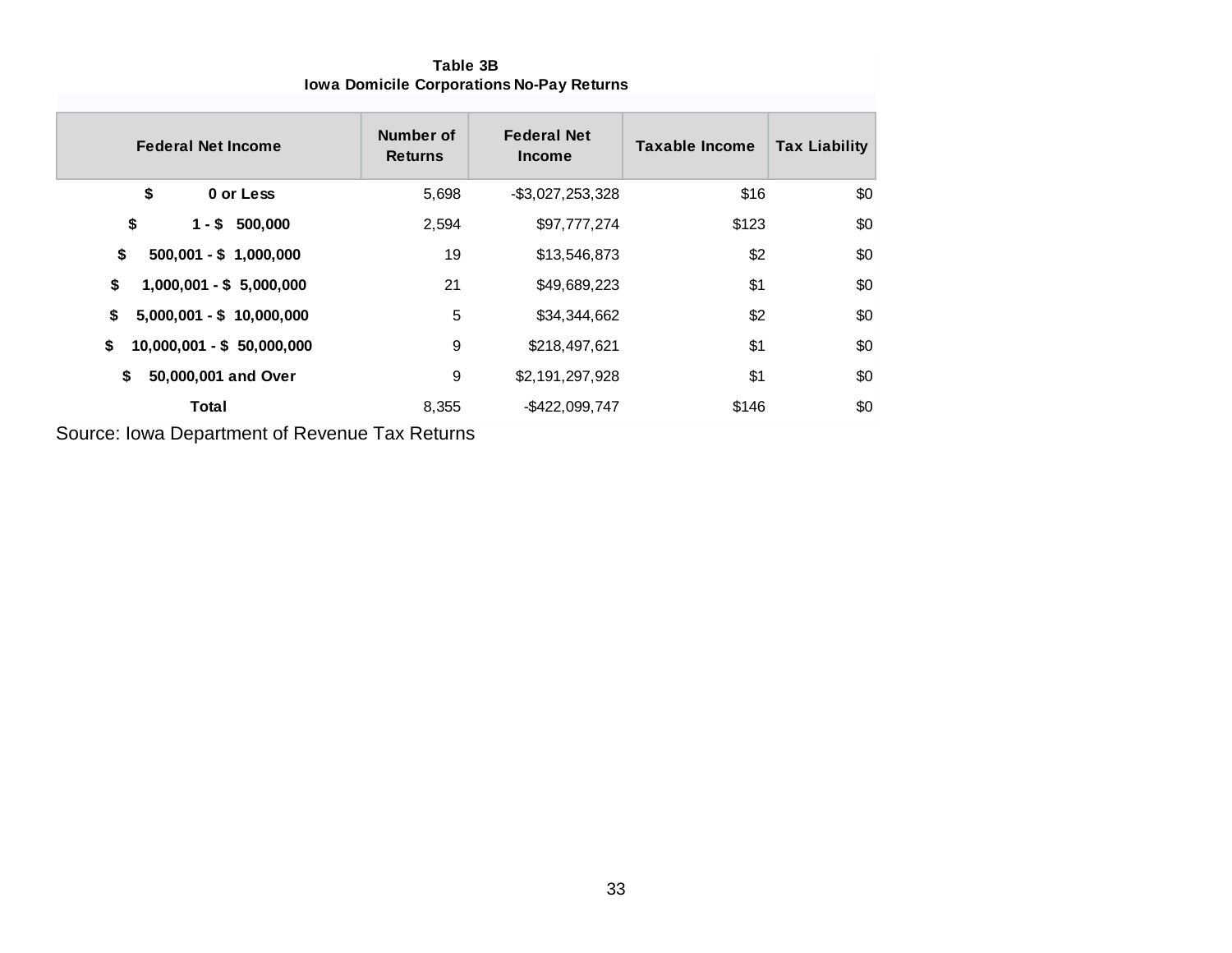**Table 4B Iowa Domicile Corporations Separate Iowa/Separate Federal Pay Returns**

| <b>Federal Net Income</b>        | Number of<br><b>Returns</b> | <b>Federal Net</b><br><b>Income</b> | <b>Taxable Income</b> | <b>Tax Liability</b> |
|----------------------------------|-----------------------------|-------------------------------------|-----------------------|----------------------|
| \$<br>0 or Less                  | 204                         | $-$ \$232,468,728                   | \$16,227,306          | \$1,588,523          |
| \$<br>1 - \$<br>500,000          | 4,589                       | \$279,168,144                       | \$273,127,126         | \$23,016,871         |
| \$<br>$500,001 - $ 1,000,000$    | 110                         | \$76,666,101                        | \$54,397,200          | \$5,897,932          |
| \$<br>$1,000,001 - $5,000,000$   | 86                          | \$171,968,798                       | \$103,853,493         | \$11,917,340         |
| \$<br>$5,000,001 - $ 10,000,000$ | 12                          | \$84,464,577                        | \$27,600,994          | \$3,250,231          |
| 10,000,001 and Over<br>\$        | 8                           | \$479,833,662                       | \$38,260,182          | \$4,531,222          |
| Total                            | 5,009                       | \$859,632,554                       | \$513,466,301         | \$50,202,119         |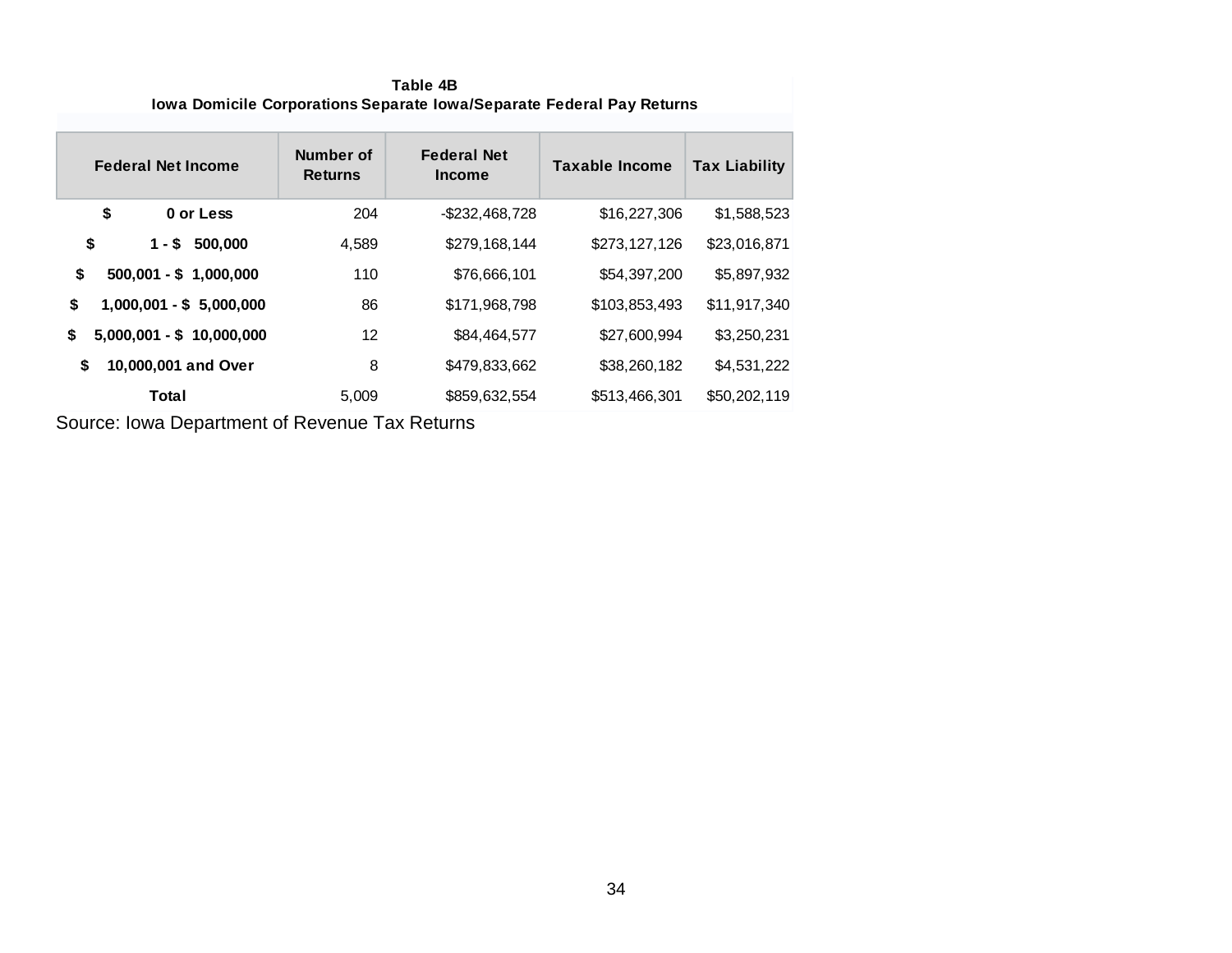**Table 5B Iowa Domicile Corporations Separate Iowa/Separate Federal No-Pay Returns**

| <b>Federal Net Income</b>     | Number of<br><b>Returns</b> | <b>Federal Net</b><br><b>Income</b> | <b>Taxable Income</b> | <b>Tax Liability</b> |
|-------------------------------|-----------------------------|-------------------------------------|-----------------------|----------------------|
| \$<br>0 or Less               | 5,530                       | $-$ \$450,023,451                   | \$16                  | \$0                  |
| \$<br>$1 - $500,000$          | 2,550                       | \$93,914,367                        | \$112                 | \$0                  |
| \$<br>$500,001 - $ 1,000,000$ | 13                          | \$8,912,235                         | \$2                   | \$0                  |
| 1,000,001 and Over<br>S       | 10                          | \$20,795,560                        | \$0                   | \$0                  |
| Total                         | 8,103                       | $-$ \$326,401,289                   | \$130                 | \$0                  |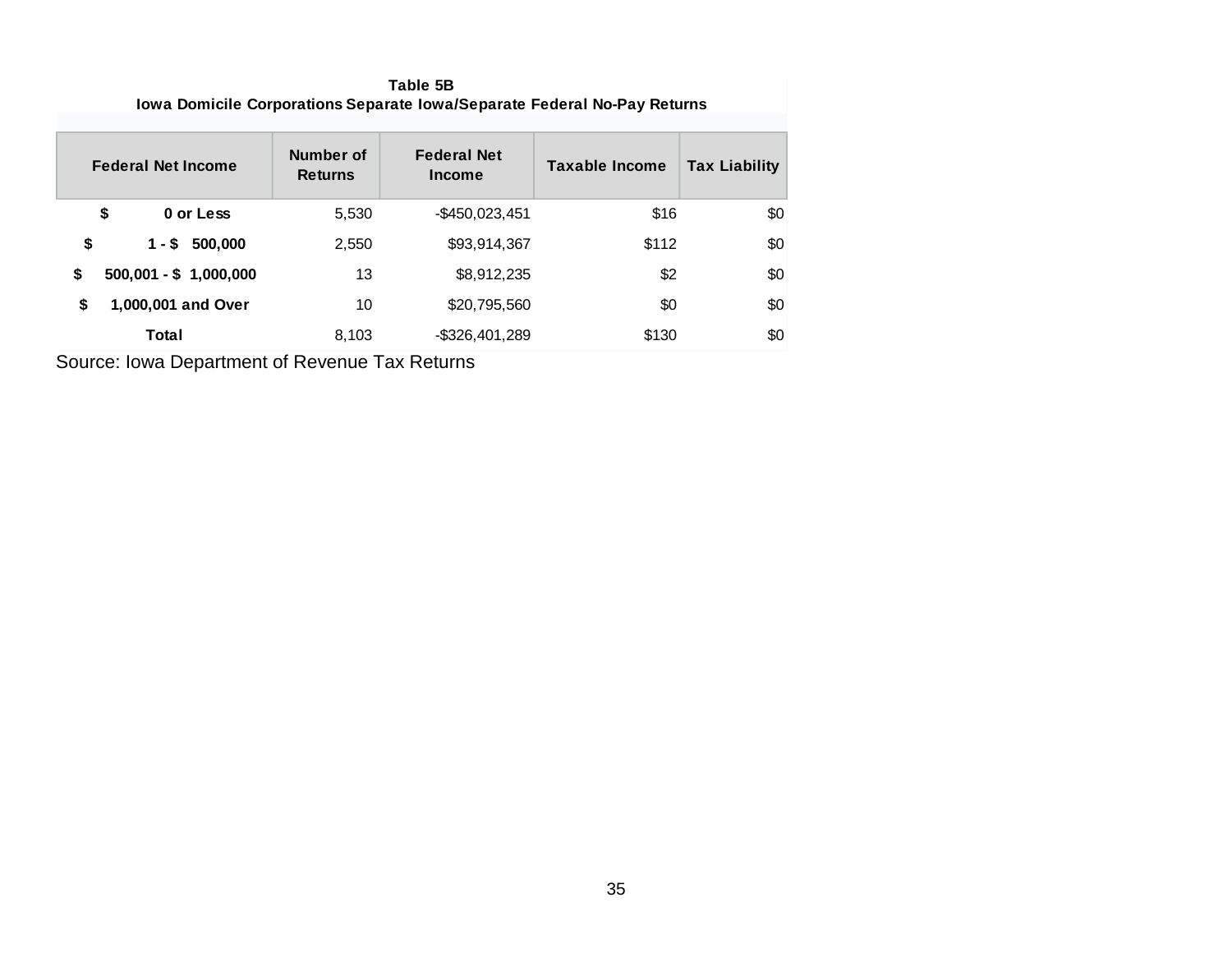| lowa Domiche Corporations Separate Towa/Consolidated Federal Pay Returns |                             |                                     |                       |                      |  |  |
|--------------------------------------------------------------------------|-----------------------------|-------------------------------------|-----------------------|----------------------|--|--|
| <b>Federal Net Income</b>                                                | Number of<br><b>Returns</b> | <b>Federal Net</b><br><b>Income</b> | <b>Taxable Income</b> | <b>Tax Liability</b> |  |  |
| \$<br>0 or Less                                                          | 5                           | -\$67,891,098                       | \$11,592,821          | \$1,358,549          |  |  |
| \$<br>$1 - $1,000,000$                                                   | 26                          | \$4,472,679                         | \$2,075,618           | \$218,172            |  |  |
| \$<br>$1,000,001 - $5,000,000$                                           | 15                          | \$38,282,393                        | \$5,682,580           | \$604,532            |  |  |
| $5,000,001 - $ 10,000,000$<br>\$                                         | 7                           | \$54,683,950                        | \$834,805             | \$149,694            |  |  |
| 10,000,001 - \$ 100,000,000<br>\$                                        | 22                          | \$776,869,219                       | \$84,749,730          | \$10,022,568         |  |  |
| 100,000,001 and Over<br>\$                                               | 15                          | \$11,780,274,504                    | \$62,897,977          | \$7,438,567          |  |  |
| Total                                                                    | 90                          | \$12,586,691,647                    | \$167,833,531         | \$19,792,082         |  |  |

**Table 6B Iowa Domicile Corporations Separate Iowa/Consolidated Federal Pay Returns**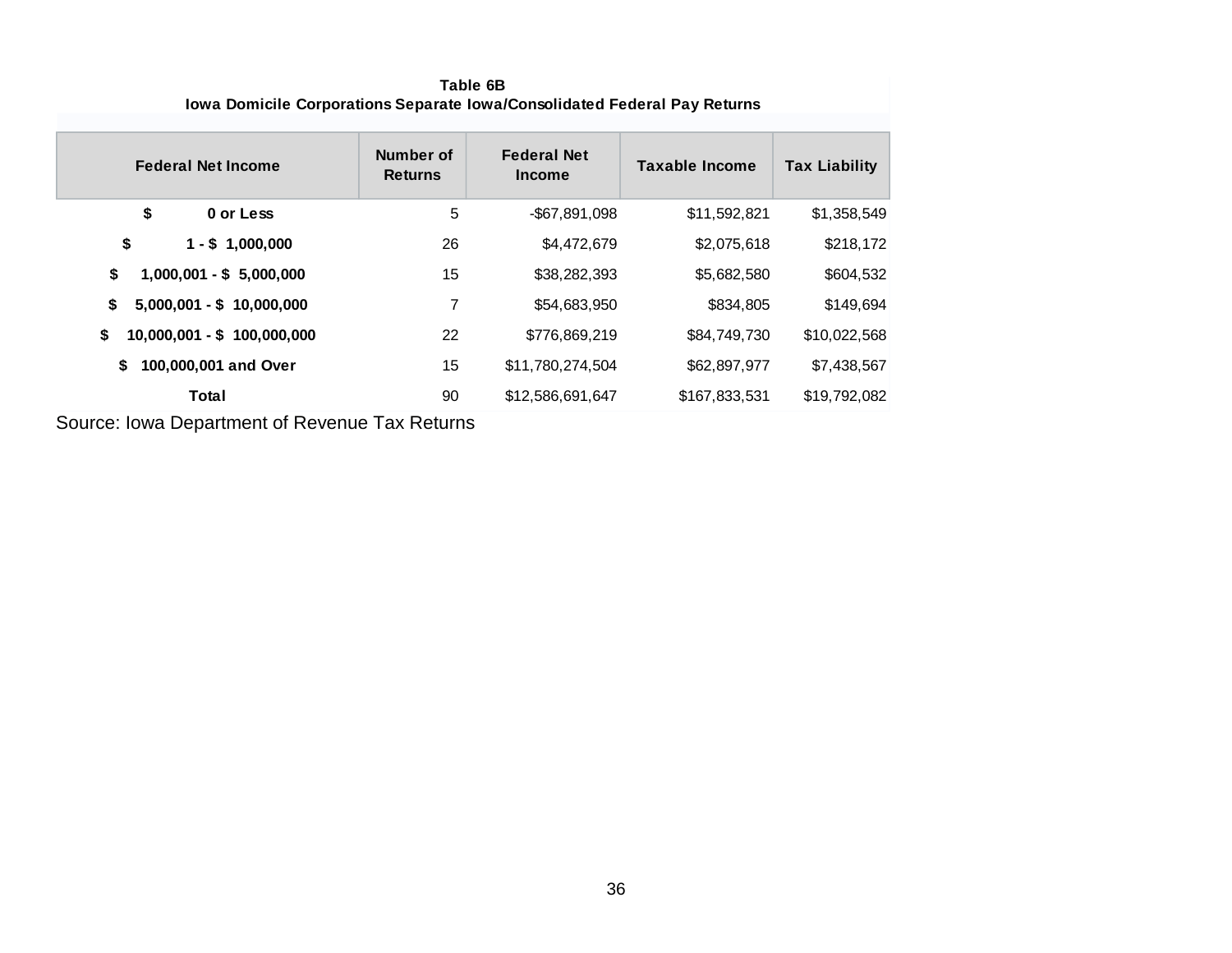**Table 7B Iowa Domicile Corporations Separate Iowa/Consolidated Federal No-Pay Returns**

| <b>Federal Net Income</b>        | Number of<br><b>Returns</b> | <b>Federal Net</b><br><b>Income</b> | Taxable Income | <b>Tax Liability</b> |
|----------------------------------|-----------------------------|-------------------------------------|----------------|----------------------|
| \$<br>0 or Less                  | 82                          | -\$967,914,817                      | \$0            | \$0                  |
| \$<br>$1 - $1,000,000$           | 18                          | \$3,574,876                         | \$0            | \$0                  |
| 1,000,001 - \$ 5,000,000<br>\$   | 8                           | \$22,202,650                        | \$0            | \$0                  |
| \$<br>$5,000,001 - $ 10,000,000$ | 5                           | \$34,344,662                        | \$2            | \$0                  |
| \$<br>$10,000,001 - $50,000,000$ | 6                           | \$142,005,374                       | \$1            | \$0                  |
| 50,000,001 and Over<br>\$        | 8                           | \$2,138,206,697                     | \$1            | \$0                  |
| Total                            | 127                         | \$1,372,419,442                     | \$4            | \$0                  |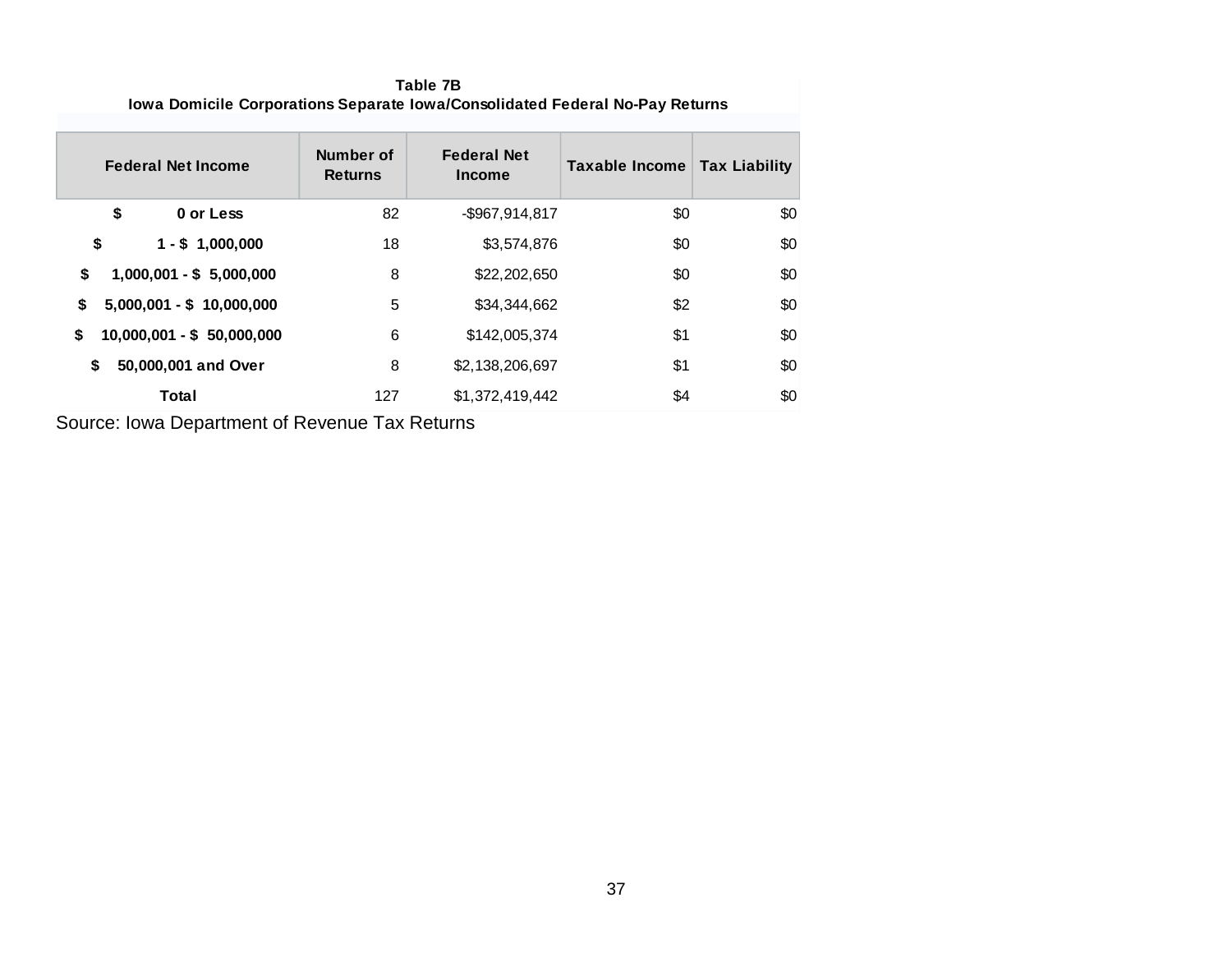**Table 8B Iowa Domicile Corporations Consolidated Iowa/Consolidated Federal Pay Returns**

| <b>Federal Net Income</b>         | Number of<br><b>Returns</b> | <b>Federal Net</b><br><b>Income</b> | <b>Taxable Income</b> | <b>Tax Liability</b> |
|-----------------------------------|-----------------------------|-------------------------------------|-----------------------|----------------------|
| \$<br>0 or Less                   | 14                          | -\$167,933,344                      | \$5,239,753           | \$645,607            |
| \$<br>$1 - $$<br>500,000          | 60                          | \$10,078,076                        | \$16,674,326          | \$1,707,264          |
| \$<br>$500,001 - $ 1,000,000$     | 15                          | \$11,092,321                        | \$12,540,171          | \$1,404,080          |
| \$<br>$1,000,001 - $5,000,000$    | 34                          | \$82,076,866                        | \$72,886,670          | \$8,542,917          |
| \$<br>$5,000,001 - $ 10,000,000$  | 9                           | \$69,185,556                        | \$25,084,158          | \$2,962,971          |
| \$<br>$10,000,001 - $ 50,000,000$ | 15                          | \$394,879,283                       | \$66,702,845          | \$8,545,399          |
| \$<br>50,000,001<br>and Over      | 10                          | \$9,438,433,451                     | \$334,449,265         | \$41,253,266         |
| Total                             | 157                         | \$9,837,812,209                     | \$533,577,188         | \$65,061,504         |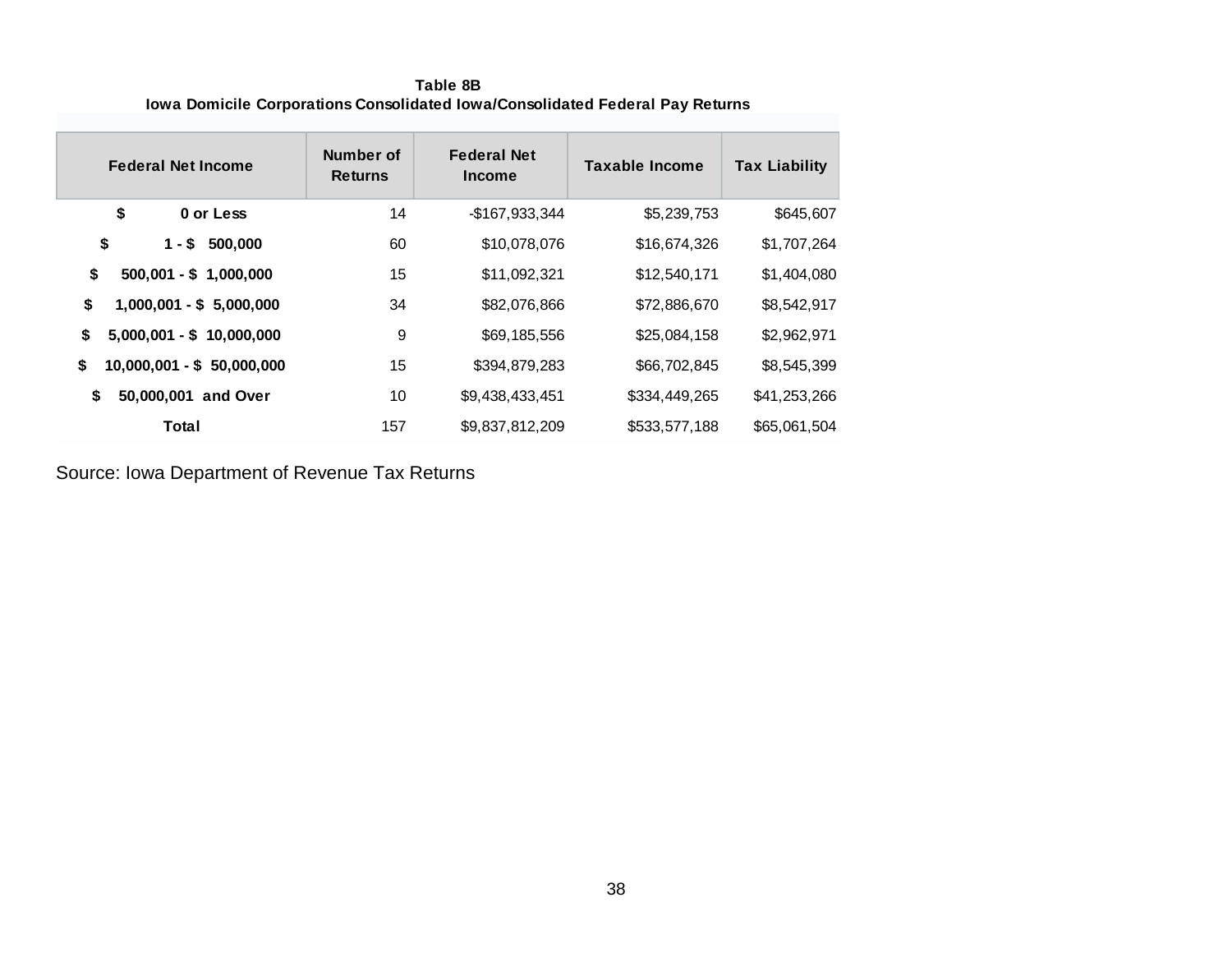**Table 9B Iowa Domicile Corporations Consolidated Iowa/Consolidated Federal No-Pay Returns**

|    | <b>Federal Net Income</b> | Number of<br><b>Returns</b> | <b>Federal Net</b><br><b>Income</b> | <b>Taxable Income</b> | <b>Tax Liability</b> |
|----|---------------------------|-----------------------------|-------------------------------------|-----------------------|----------------------|
| \$ | 0 or Less                 | 73                          | $-$1,609,165,687$                   | \$0                   | \$0                  |
| \$ | 500,000<br>1 - \$         | 25                          | \$2,039,077                         | \$10                  | \$0                  |
| S  | 500,001 and Over          | 11                          | \$139,049,520                       | \$1                   | \$0                  |
|    | Total                     | 109                         | $-$1,468,077,090$                   | \$12                  | \$0                  |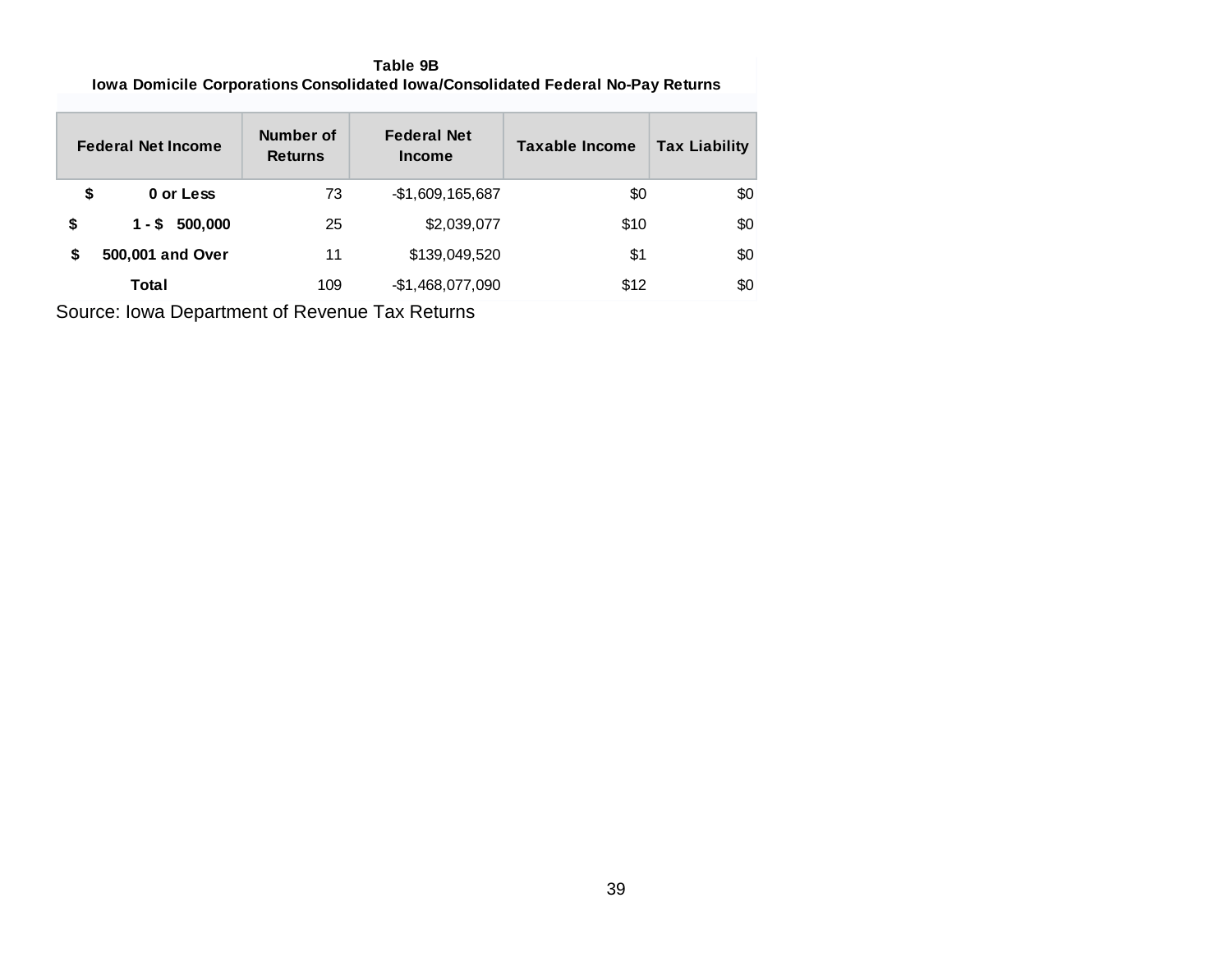**Table 10B Credits Claimed on Iowa Domicile Corporations Pay and No-Pay Returns**

| <b>Federal Net Income</b>           | Number of<br><b>Returns</b> | <b>Tax Credits</b> |
|-------------------------------------|-----------------------------|--------------------|
| \$<br>0 or Less                     | 5,921                       | \$6,283,777        |
| \$<br>$1 - $500,000$                | 7,271                       | \$1,401,631        |
| \$<br>$500,001 - $ 1,000,000$       | 147                         | \$463,660          |
| \$<br>$1,000,001 - $5,000,000$      | 156                         | \$2,561,978        |
| $5,000,001 - $ 10,000,000$<br>\$    | 33                          | \$690,705          |
| \$<br>10,000,001 - \$ 50,000,000    | 48                          | \$4,451,854        |
| \$<br>$50,000,001 - $ 100,000,000$  | 14                          | \$1,339,460        |
| 100,000,001 - \$ 1,000,000,000<br>S | 21                          | \$541,684          |
| \$<br>1,000,000,001 and Over        | 5                           | \$2,961,532        |
| Total                               | 13,616                      | \$20,696,281       |

Source: Iowa Department of Revenue Tax Returns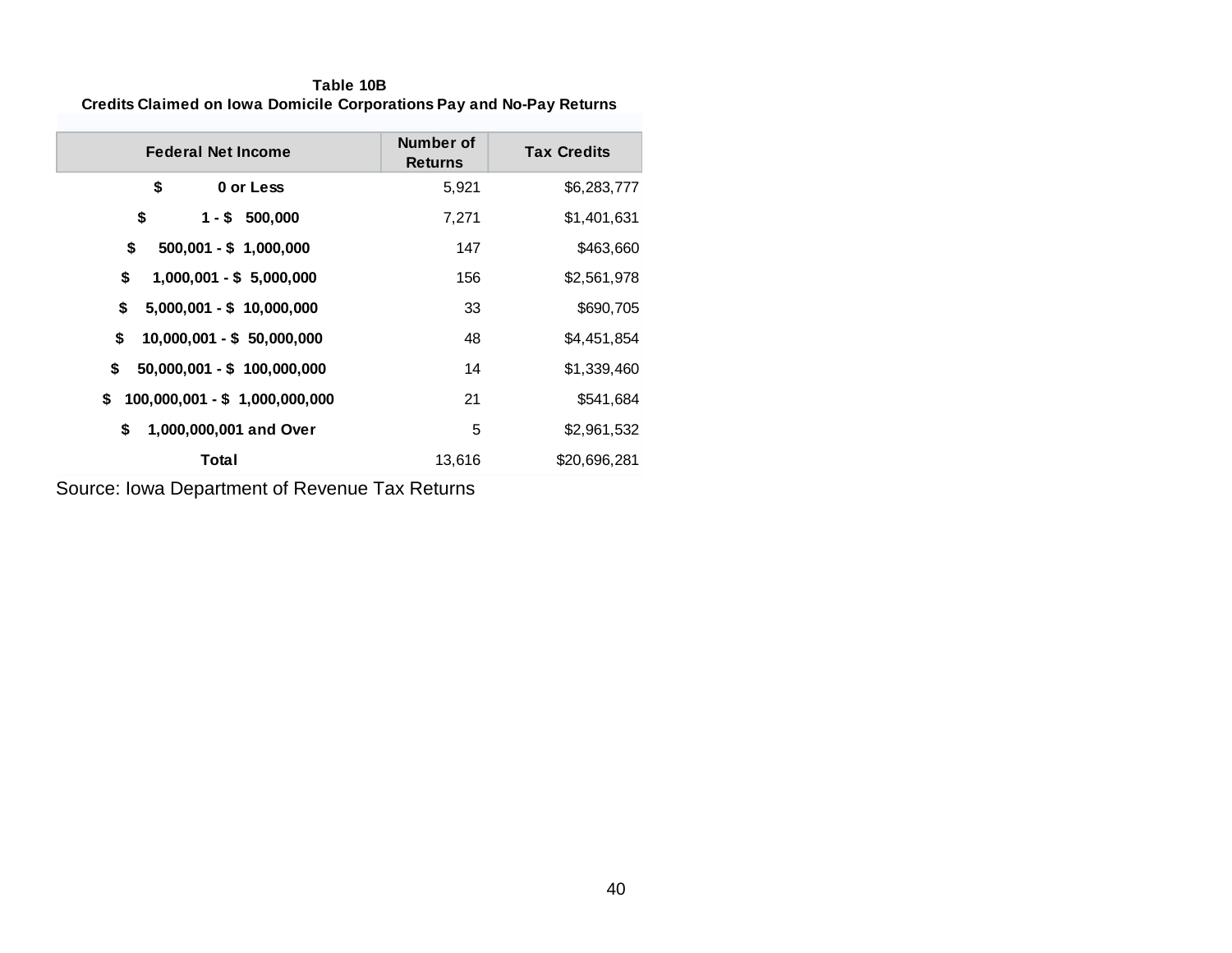| <b>Taxable Income Groups</b>     | Number of<br><b>Returns</b> | <b>Federal Net Income</b> | Taxable Income  | <b>Tax Liability</b> |
|----------------------------------|-----------------------------|---------------------------|-----------------|----------------------|
| \$<br>0 or Less                  | 8,249                       | \$121,247,476             | \$0             | \$1,597,987          |
| \$<br>$1 - $25,000$              | 2,579                       | \$508,008,519             | \$19,778,129    | \$1,439,787          |
| \$<br>$25,001 - $ 100,000$       | 1,592                       | \$150,874,730             | \$83,557,441    | \$5,939,442          |
| \$<br>$100,001 - $250,000$       | 663                         | \$665,263,204             | \$104,021,962   | \$8,804,380          |
| S<br>$250,001 - $500,000$        | 263                         | \$320,051,819             | \$90,405,940    | \$8,895,720          |
| \$<br>$500,001 - $ 1,000,000$    | 125                         | \$176,884,133             | \$84,673,528    | \$9,228,585          |
| \$<br>$1,000,001 - $5,000,000$   | 119                         | \$3,940,224,523           | \$242,900,686   | \$28,255,578         |
| \$<br>$5,000,001 - $ 10,000,000$ | 15                          | \$2,283,593,450           | \$90,417,826    | \$11,079,831         |
| \$<br>10,000,001 and Over        | 11                          | \$14,695,934,875          | \$499,165,779   | \$59,817,392         |
| Total                            | 13,616                      | \$22,862,082,729          | \$1,214,921,290 | \$135,058,702        |

**Table 11B Iowa Domicile Corporations Pay and No-Pay Returns by Taxable Income**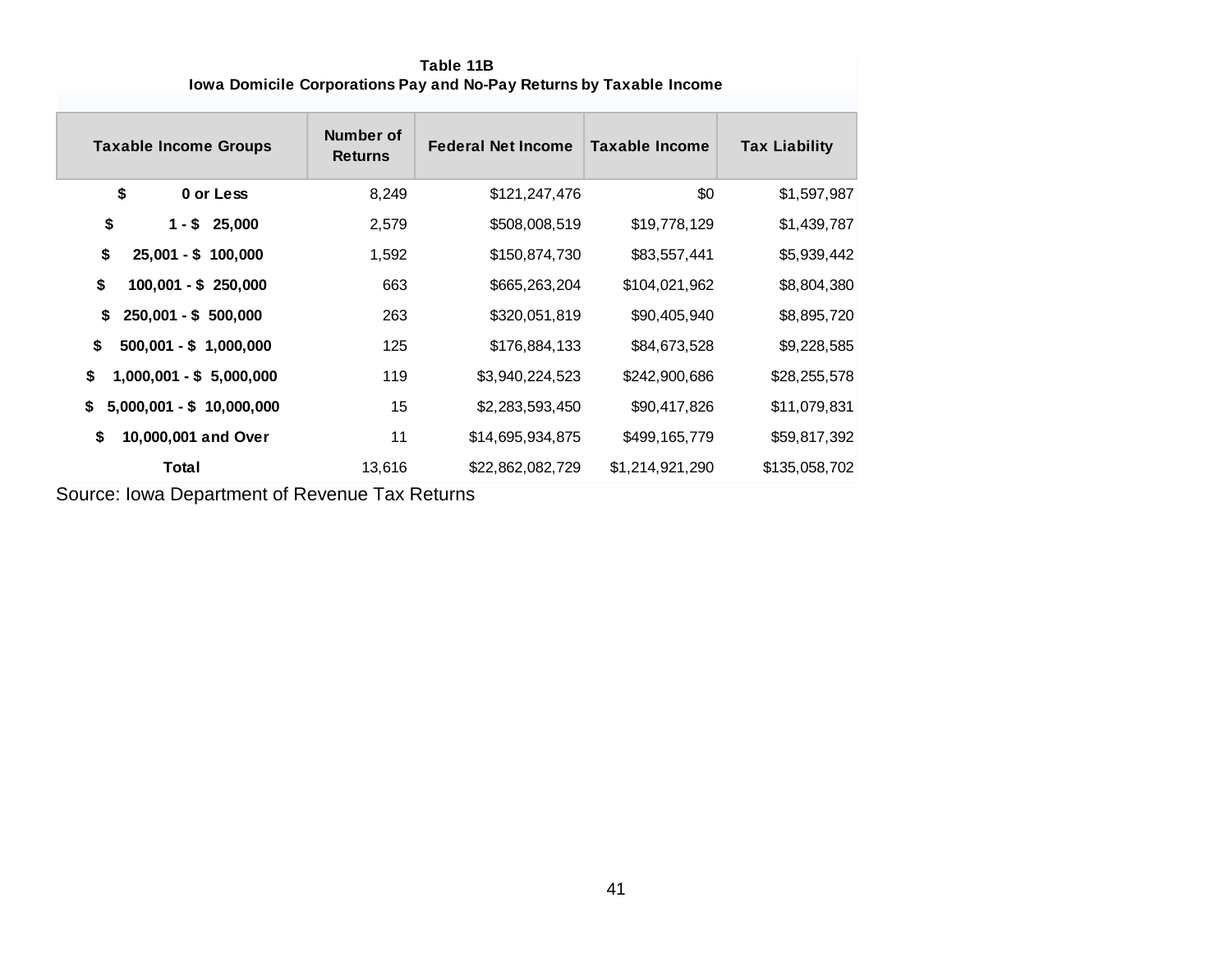| Table 12B                                                       |
|-----------------------------------------------------------------|
| <b>Iowa Domicile Corporations Pay Returns by Taxable Income</b> |

| <b>Taxable Income Groups</b>     | Number of<br><b>Returns</b> | <b>Federal Net</b><br><b>Income</b> | <b>Taxable Income</b> | <b>Tax Liability</b> |
|----------------------------------|-----------------------------|-------------------------------------|-----------------------|----------------------|
| \$<br>0 or Less                  | 33                          | \$642,326,806                       | \$0                   | \$1,597,987          |
| \$<br>25,000<br>$1 - $$          | 2,440                       | \$409,028,936                       | \$19,777,982          | \$1,439,787          |
| \$<br>$25,001 - $ 100,000$       | 1,592                       | \$150,874,730                       | \$83,557,441          | \$5,939,442          |
| \$<br>$100,001 - $250,000$       | 663                         | \$665,263,204                       | \$104,021,962         | \$8,804,380          |
| \$<br>$250,001 - $500,000$       | 263                         | \$320,051,819                       | \$90,405,940          | \$8,895,720          |
| \$<br>$500,001 - $ 1,000,000$    | 125                         | \$176,884,133                       | \$84,673,528          | \$9,228,585          |
| \$<br>$1,000,001 - $5,000,000$   | 119                         | \$3,940,224,523                     | \$242,900,686         | \$28,255,578         |
| \$<br>$5,000,001 - $ 10,000,000$ | 15                          | \$2,283,593,450                     | \$90,417,826          | \$11,079,831         |
| 10,000,001 and Over<br>\$        | 11                          | \$14,695,934,875                    | \$499,165,779         | \$59,817,392         |
| Total                            | 5,261                       | \$23,284,182,476                    | \$1,214,921,144       | \$135,058,702        |